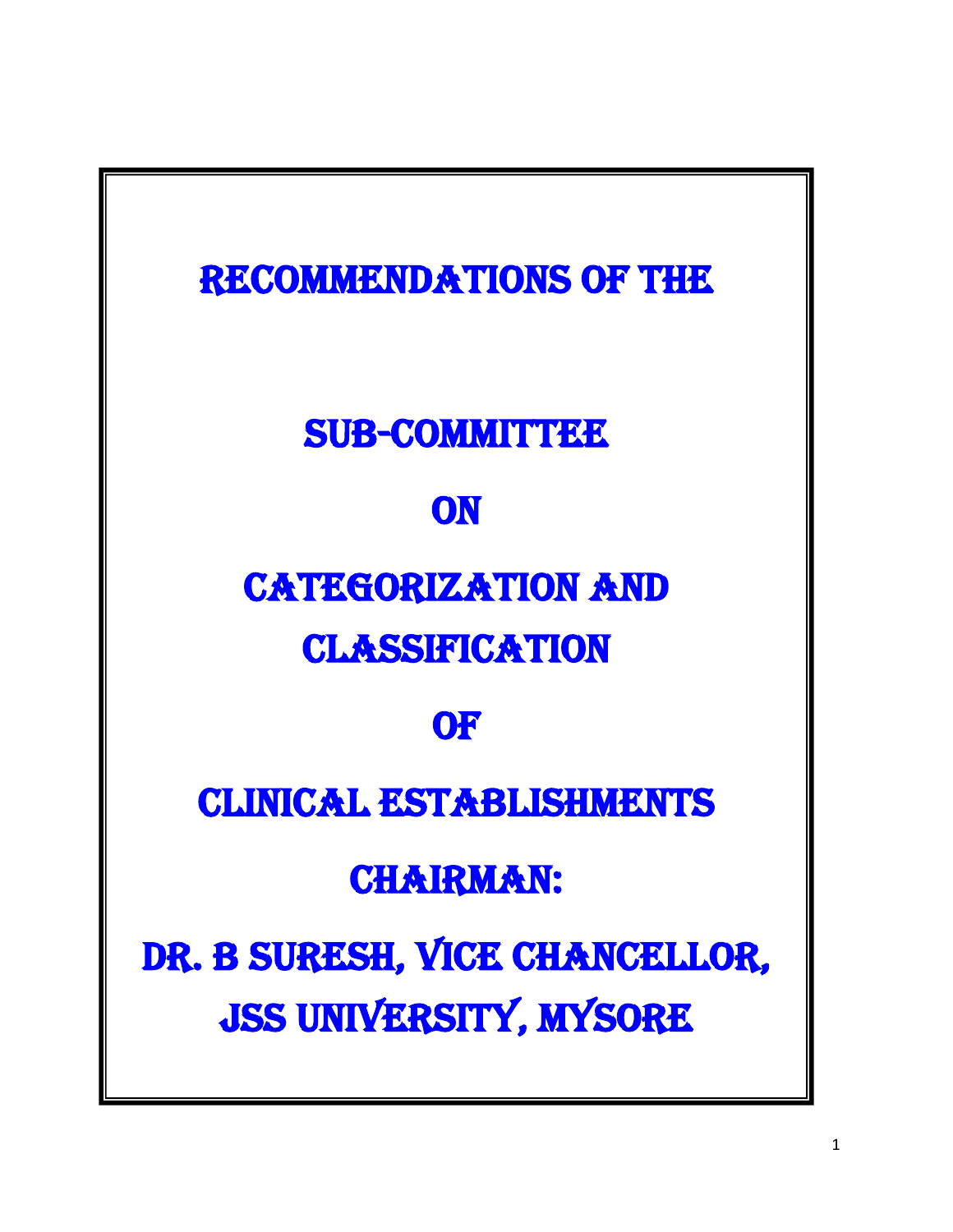#### **Foreword**

**The Clinical Establishments (Registration and Regulation) Act, 2010** has been enacted by the Central Government to provide for registration and regulation of all clinical establishments in the country with a view to prescribing the minimum standards of facilities and services provided by them.

The Ministry has notified the National Council for Clinical Establishments and the Clinical Establishments (Central Government) Rules, 2012 under this Act vide Gazette notifications dated 19th March, 2012 and 23rd May, 2012 respectively.

The National Council had constituted a Sub-Committee on "Categorization & Classification of Clinical Establishments under the Clinical Establishments (Registration and Regulation) Act, 2010. The said committee met on  $3<sup>rd</sup>$  and  $4<sup>th</sup>$  October 2013 at JSS University, Mysore, and discussed the subject matter.

The committee taking into account the clinical establishments from the public and private sectors, of various recognized systems of medicine and allied health health services have made recommendations to the National Council on the categorization and classification of clinical establishment.

The committee thanks the Council and the Ministry for providing the said opportunity.

**Dr. B Suresh Chairman**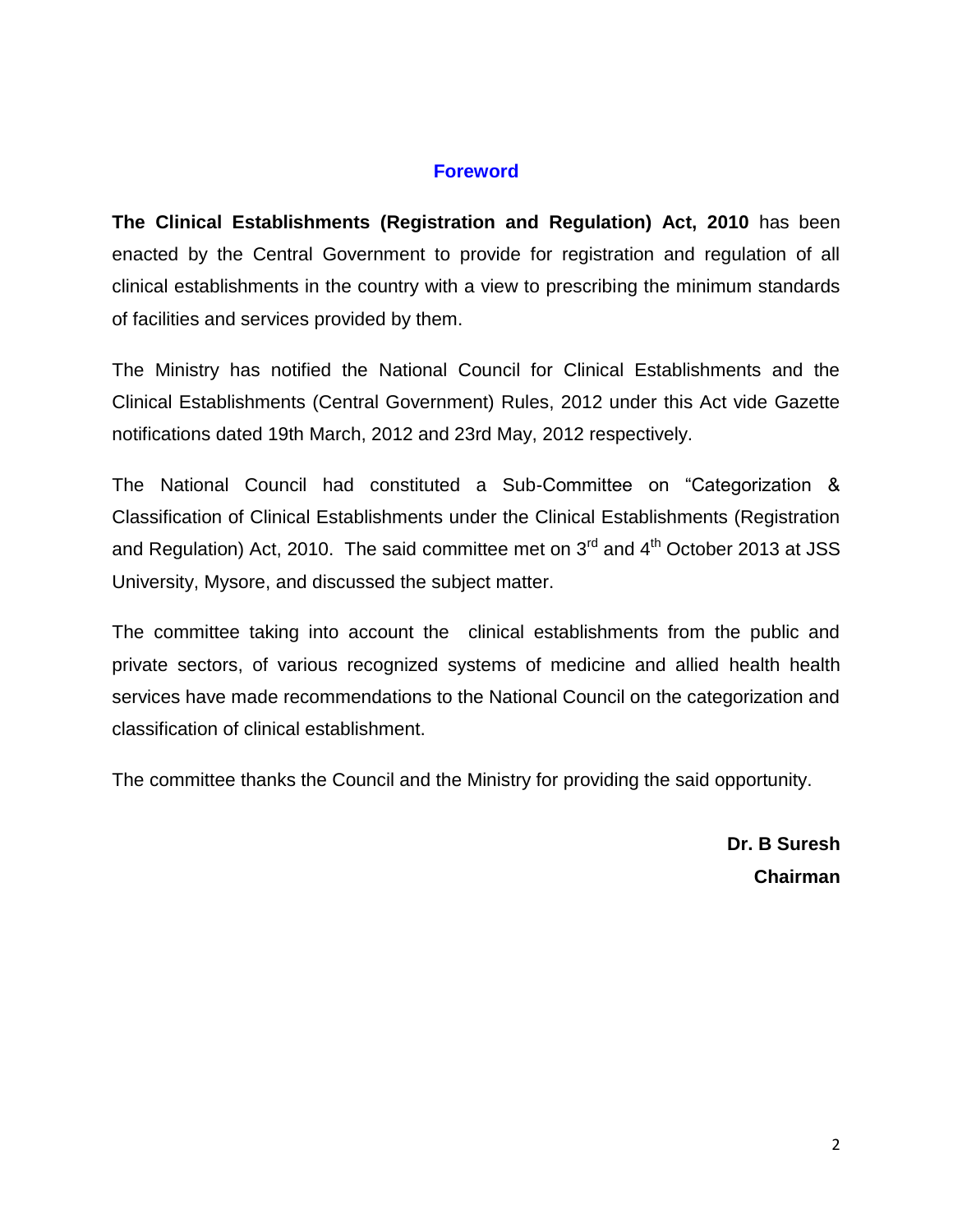**Minutes of the Sub-committee meeting on "Classification & Categorization" with regard to implementation of Clinical Establishments (Registration & Regulation) Act, 2010, held on 3rd and 4th October 2013 at JSS University, Mysore.**

### **Members Present**

- 1. Dr. B Suresh,Vice Chancellor, JSS University, Mysore (Chairman)
- 2. Sri Sunil Nandraj, Advisor, MOHFW, GOI, New Delhi
- 3. Dr.T.K. Ravi, National Council Member , Principal, College of Pharmacy, Shri Rama Krishna Hospital Campus, Coimbatore
- 4. Dr. Chander Prakash IMA, Delhi , 4/1-A, Racquet Court Road, Civil Lines, Delhi-110054
- 5. Dr. Mira Shiva, Consumer Education Research Centre, New Delhi,
- 6. Dr. R N Dass, CMO, Directorate of Health Services Govt. of NCT of Delhi
- 7. Ms. Malti Jaswal,Consultant, General Insurer Public Sector Association of India, New Delhi, 7032, Pocket D-7, Vasant Kunj, New Delhi
- 8. Dr. Chandranathan, Director of Medical & Health Services, Tamil Nadu (Representative of Secretary, Department of Health and Family Welfare, Tamil Nadu)

### **Members Absent:**

- 1. Dr. Padmanabhan, Advisor, NHSRC, New Delhi leave of absence requested on Health grounds
- 2. Dr. Mrs. Keskar, Dy. Health Officer, Mumbai Municipal Corporation, Mumbai
- 3. Representative of Secretary, Health, Govt of UP
- 4. Representative of Health Secretary of Arunachal Pradesh (leave of absence requested due to an important meeting at HQ
- 5. Representative of Health Secretary, Govt of Chandigarh
- 6. Representative of Health Secretary, Govt of West Bengal
- 7. Representative of Health Secretary, Govt. of Karnataka
- 8. Representative of Health Secretary, Govt of Andhra Pradesh

### **Preamble**:

The National Council for Clinical Establishments as per the  $3<sup>rd</sup>$  meeting had constituted the Sub-committees **"Categorization & Classification of Clinical Establishments"** under the Chairmanship of Dr. B. Suresh, Vice Chancellor JSS University, Mysore, Karnataka, with the terms of reference as below:

**Terms of Reference:** To categorize and classify the clinical establishments as per the definition in the CEA 2010, with regard to the services & facilities offered, system of medicine offered, type of establishments, specialty, ownership, size, location among other aspects.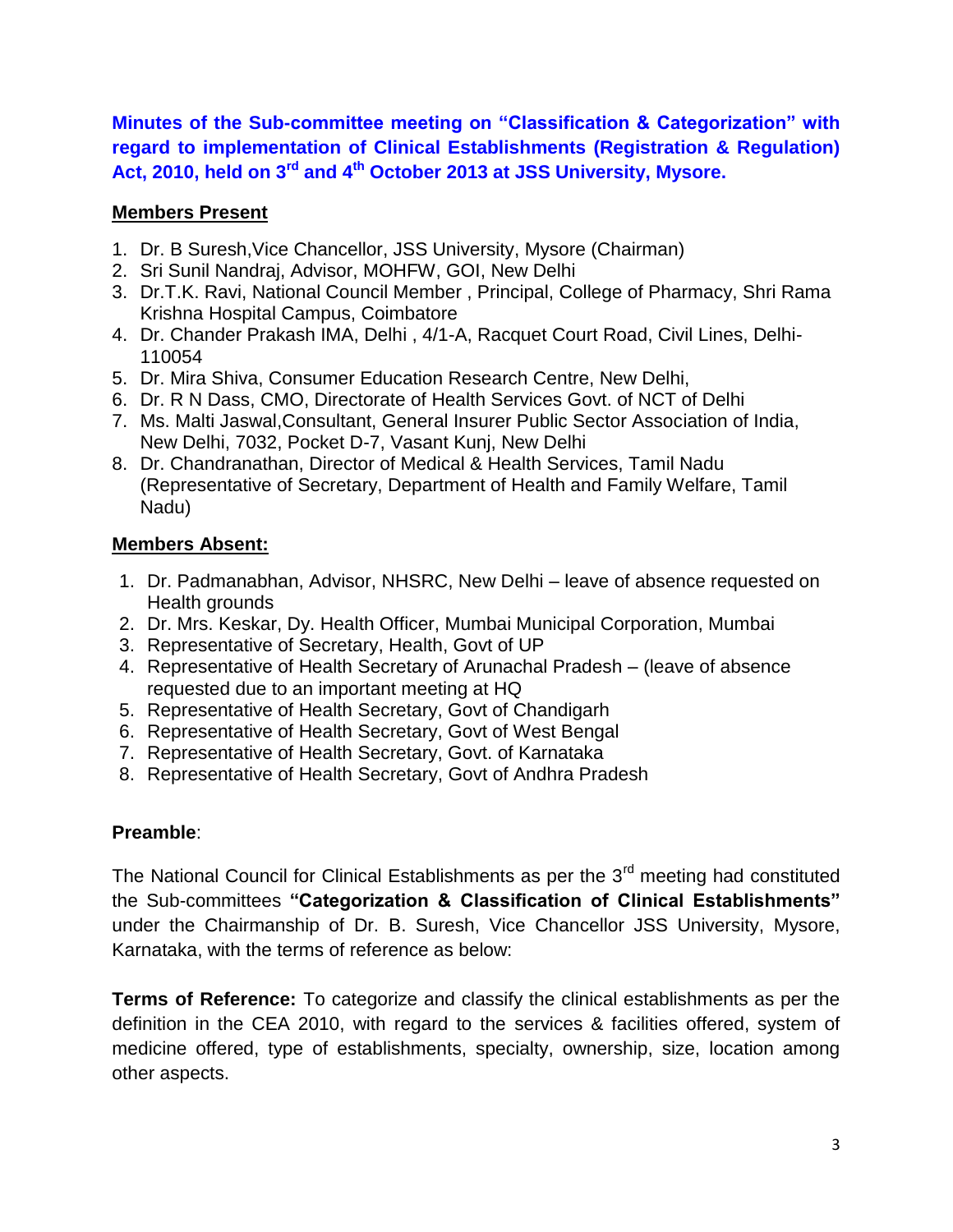**Outcome:** A draft document providing the categorization & classification of clinical establishment to be submitted to the National council.

**Meeting:** The sub committee was held as scheduled on 3<sup>rd</sup> and 4<sup>th</sup> October, 2013 at JSS University, Mysore - 570015. The agenda for the meeting and other reference materials are given as annexure to the minutes.

### **Minutes:**

Dr. B Suresh, Chairman of the Sub-Committee for 'Categorization &Classification' and Vice Chancellor, JSS University, extended a warm welcome to all the members and thanked the Ministry of Health, Government of India, for having nominated him as the Chairman of the Sub-Committee. Dr. Basavannagowdappa the Principal of the JSS Medical college and Dr B Manjunatha the Registrar of the JSS University, also extended welcome to the members and thanked for having given the opportunity to host the meeting.

After a round of self introduction the Chairman stated that the subject of 'Categorization and Classification of Clinical Establishments' needs to be deliberated in depth as the recommendations of the committee will become the basis for other sub-committees to set standards and enable the implementation of the Act. Speaking further, Dr. B Suresh said that the emerging challenges in the delivery of the Healthcare had necessitated the enactment of the 'Act' and that the registration of clinical establishments will also provide for a national database of clinical establishments thereby helping the government and also stakeholders to plan the availability of services and provide a clear Health Map of the country. Attention of the members was drawn to Sec.5 of the Act, where it is mandated for the establishment of the National Council with the following functions:

- i) compile a national register
- ii) classification of clinical establishments under different categories
- iii) Develop minimum standards and periodic review of the standards
- iv) Statistical information of / from clinical establishments

After the opening remarks by the chairman the agenda was taken for discussion: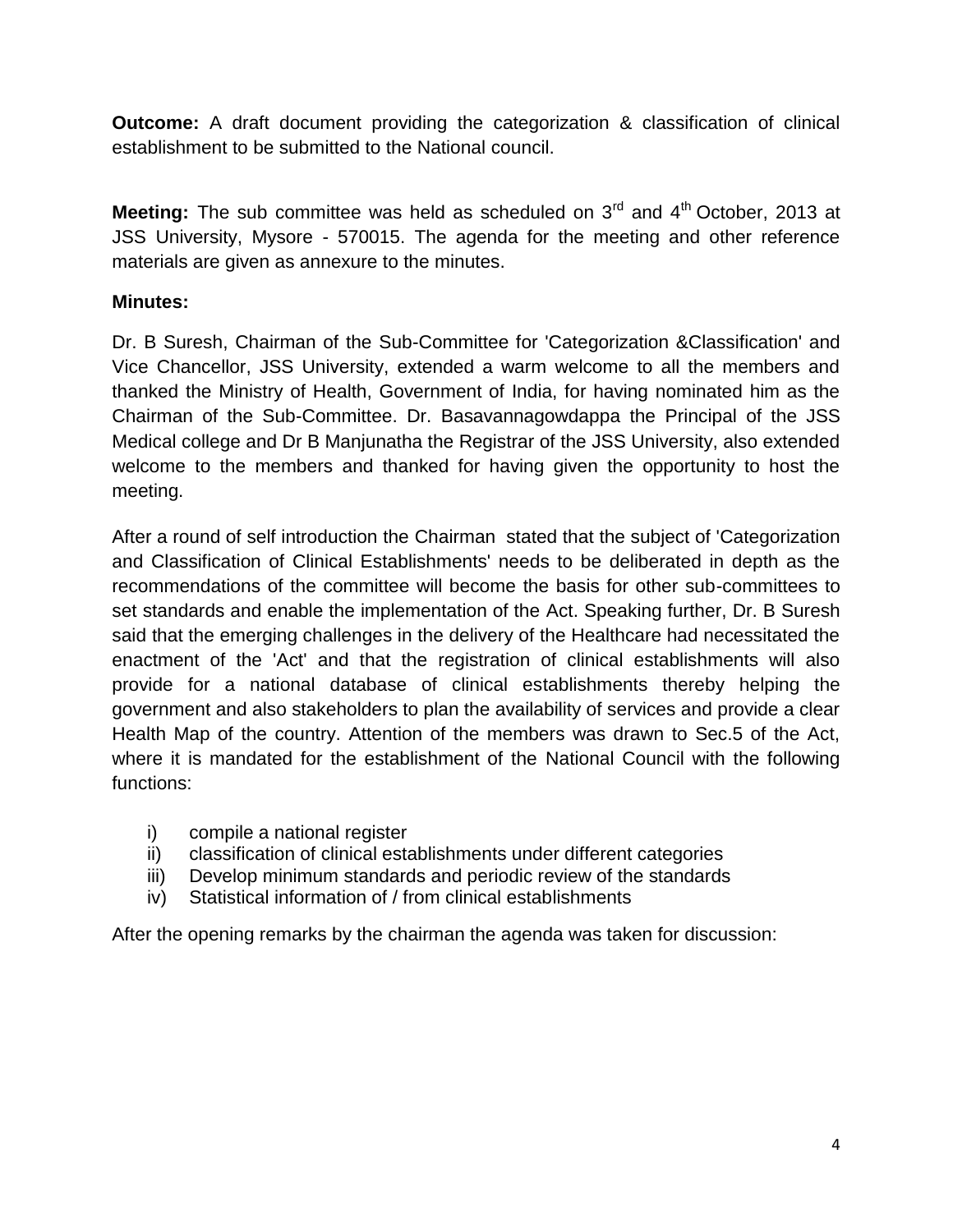#### **Agenda 1: Brief background of the Act, the progress, National council, terms of reference and expected outcomes:**

A brief presentation on the salient features of the Clinical Establishment (Registration and Regulation) Act 2010 was made by Sri Sunil Nandraj, Advisor and highlighted that this is the first sub committee to have it's meeting and is of importance as the recommendations of the committee become the basis for other committees to develop templates and then provide for standards. He said that at present the Act is applicable to four states viz. Himachal Pradesh, Andhra Pradesh, Mizoram and Sikkim, while states like Rajasthan, UP, Bihar, Jharkhand have adopted this by passing a resolution in their respective state assembly. In his presentation he briefed about definition of the Act, background, salient features of the Act, functions of National Council, Subcommittees of the National Executive Council, terms of reference and categorization and classification of clinical establishments, importance of the recommendations of the categorization and classification, its members etc. He emphasized that the categorization and classification of clinical establishments need to adhere to the definition as provided by the CEA 2010.

This was followed by discussions on the opening remarks and the presentation. Dr Chandra Prakash raised the issue with regard to registration of single practitioner clinical establishments which would form the major chunk of such documentation. Dr. R N Das said that single doctor can be brought under one classification and said that single doctor establishment itself amount to 95% in the country. Dr. Mira Shiva while endorsing the view expressed that to do this whole exercise and to deal with bigger hospitals or Medical Colleges may be difficult and whether we can phase the categorization process. Dr. B Suresh clarified that the categorization process of different types of services needs to be done as a complete exercise; however the implementation is upto the ministry. Separate categorization for single doctors was in general agreed upon so that it can facilitate having a national overview and database and perhaps the subcommittee on setting standards and templates may for such registrants seek only basic information like, name, region, location, type of practice etc.

#### **Agenda 2: Discussions and recommendations on classification and categorization of Clinical establishments.**

The committee deliberated on various challenges in classifying and categorizing of clinical establishments and after detailed discussions recommendations were made and are given as Annexure-1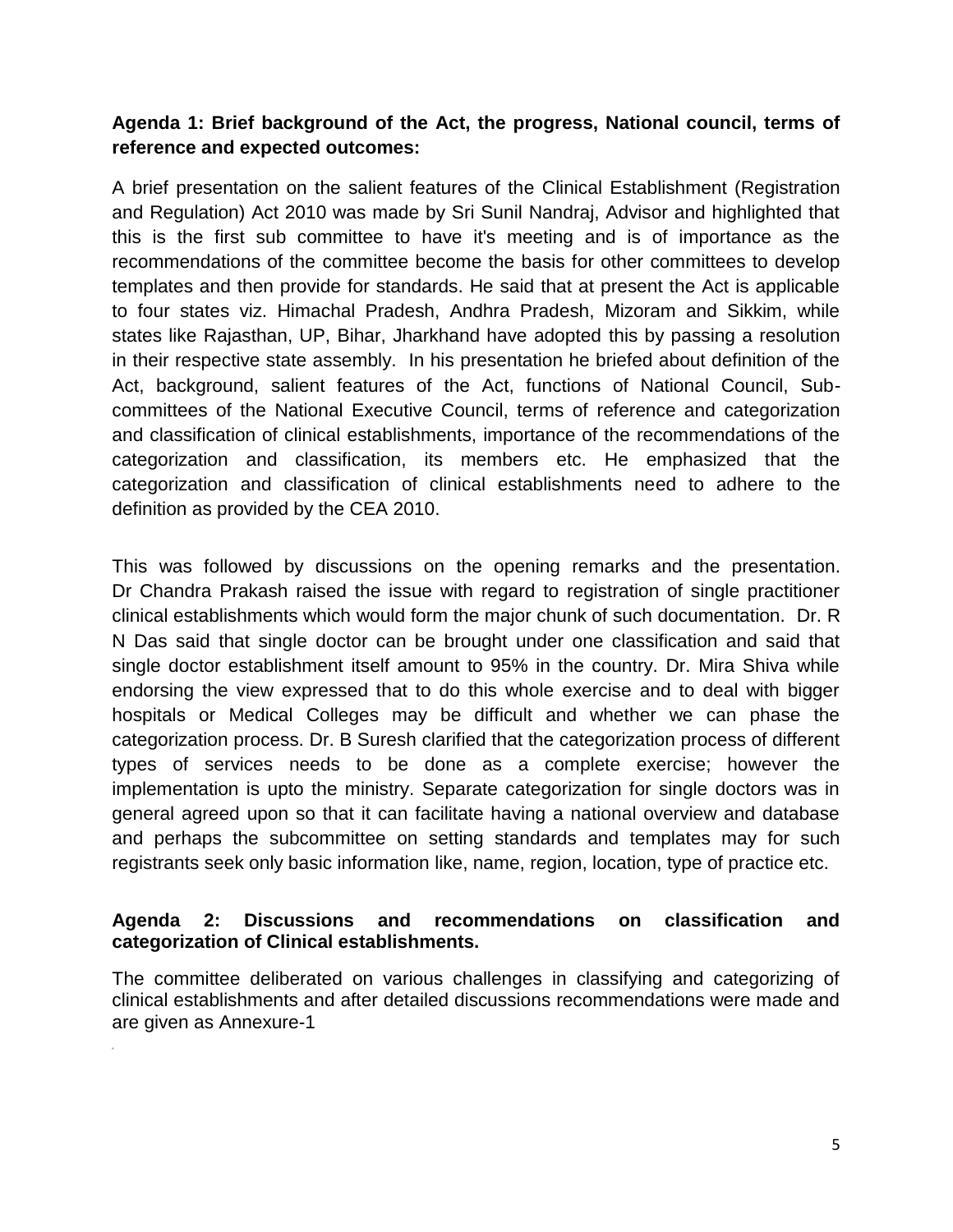#### **Agenda 3: Conclusion and Vote of thanks-**

The committee while submitting their recommendations expressed that the sub committees that would be preparing templates and standards for the various categories of clinical establishments shall keep in perspective that this classification and categorization needs to looked at holistically and while setting standards will have to consider that a combination of all the above factors and variables associated with it may necessitate the categorization proposed to be further elaborated or consolidated. In such case it may be important for the committee be consulted for giving its perspectives.

The committee thanked the Ministry of Health and Family welfare, government of India and the Hosts, JSS University for all the logistic support provided to the committee. The meeting was adjourned with thanks to the Chair.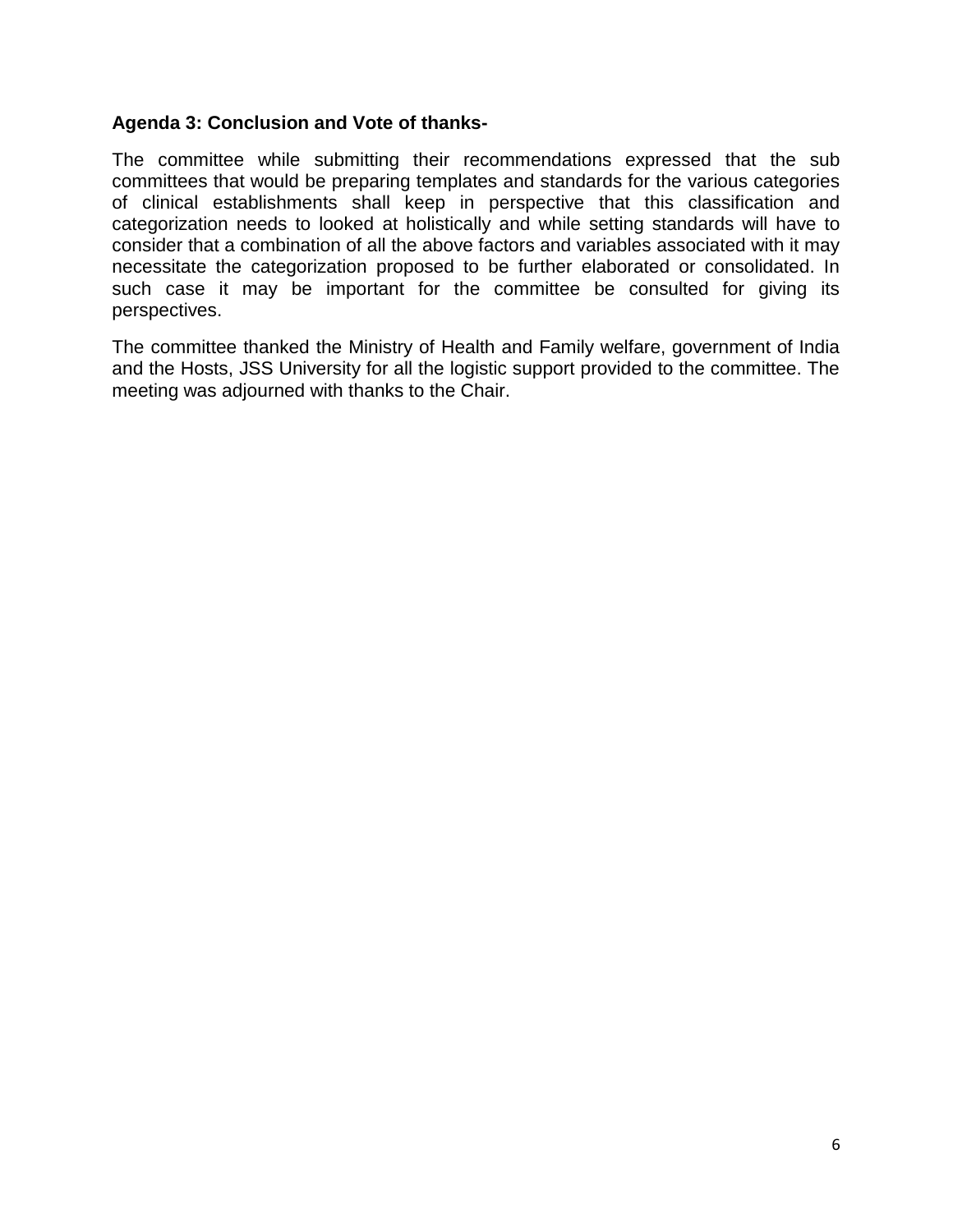#### **Recommendations of the Subcommittee on 'Classification and Categorization of clinical Establishments':**

- I. The committee *narrated* the definition as provided in the CEA 2010 for clarity in the classification and categorization processes-
	- 1. 'Clinical establishment' means
		- i. a hospital, maternity home, nursing home, dispensary, clinic, sanatorium or an institution by whatever name called that offers services, facilities requiring diagnosis, treatment or care for illness, injury, deformity, abnormality or pregnancy in any recognized system of medicine established and administered or maintained by any person or body of persons, whether incorporated or not; or
		- ii. a place established as an independent entity or part of an establishment referred to in sub-clause (i), in connection with the diagnosis or treatment of diseases where pathological, bacteriological, genetic, radiological, chemical, biological investigations or other diagnostic or investigative services with the aid of laboratory or other medical equipment, are usually carried on, established and administered or maintained by any person or body of persons, whether incorporated or not.
	- 2. *'Hospital bed'* means- (WHO defines a hospital bed as) a bed that is regularly maintained and staffed for the accommodation and full-time care of a succession of inpatients and is situated inwards or a part of the hospital where continuous medical care for inpatients is provided. The total of such beds constitutes the normally available bed complement of the hospital.
	- 3. *'Clinics'* means- often is run by a single or group of physicians or health practitioners. Clinics generally provide only [outpatient](http://en.wikipedia.org/wiki/Outpatient) services.
	- 4. *'Hospital'* means- a [health care](http://en.wikipedia.org/wiki/Health_care) institution providing [patient](http://en.wikipedia.org/wiki/Patient) treatment by specialized staff and equipment.
	- 5. *'General Hospital'* is- a set up having facilities, medical staff and all necessary personnel to provide diagnosis, care and treatment of a wide range of acute conditions, including injuries, and normally has an emergency [department](http://en.wikipedia.org/wiki/Emergency_department) to deal with immediate and urgent threats to [health.](http://en.wikipedia.org/wiki/Health)
	- 6. *'Speciality Hospital'* are hospitals having facilities, medical staff and all necessary personnel to provide diagnosis, tertiary care and treatment of a limited specialized group of acute or chronic conditions such as **psychiatric**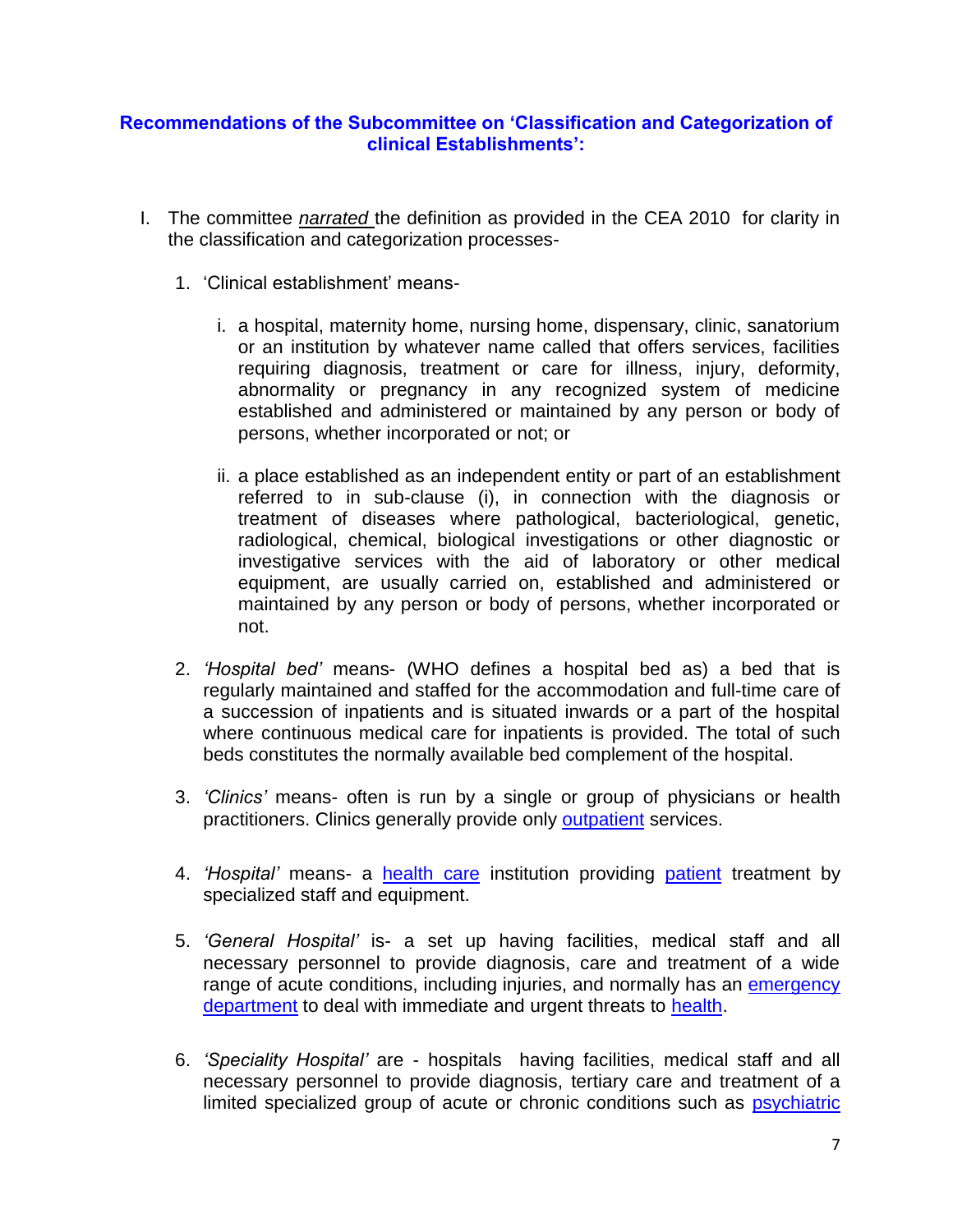problems, certain disease categories such as cardiac, oncology, or orthopedic problems, and so forth.

- 7. *Multi-specialty hospitals* are hospitals offering specialized and tertiary care in single or multiple facilities segregated units each of which are devoted to a complexity of patient care defined in this subsection.
- 8. *'Medical Day care Facility'* is a facility providing evaluation, diagnosis, and limited ambulatory treatment services for individuals whose unit of service to each client is a minimum of four hours and a maximum of twelve hours with referral agreement with a nearby hospital in case of complications during the evaluation, diagnosis and treatment and also where referral is needed for patients.
- 9. *Classification* means the action or process of classifying something according to shared qualities or characteristics.
- 10.*Categorization* is the [process](http://en.wikipedia.org/wiki/Process) in which ideas and objects are [recognized,](http://en.wikipedia.org/wiki/Recall_(memory)) [differentiated,](http://en.wiktionary.org/wiki/differentiation) and [understood.](http://en.wikipedia.org/wiki/Understanding)
- 11.*Dental clinics* are places where dentists provide dental care with no inpatient facilities.
- 12.*Dental hospitals* are places where dentists provide out patient dental care with inpatient facilities
- 13.*Inpatients* residents hospitalized for indoor care across all types of hospital beds
- 14.*Outpatients* where care is provided without admission/hospitalization as inpatient.
- 15.*Diagnostic Centre* means- stand alone organized facilities to provide simple to critical diagnostic procedures such as laboratory and radiological investigations supervised by a Pathologist / radiologist usually performed through referrals from physicians and other health care facilities.
- 16.*Clinical laboratory* means a laboratory where microbiological, serological, chemical, hematological, immune-hematological, immunological, toxicological, cytogenetical, exfoliative cytological, histological, pathological or other examinations are performed of materials/fluids derived from the human body for the purpose of providing information on diagnosis, prognosis, prevention, or treatment of disease are provided.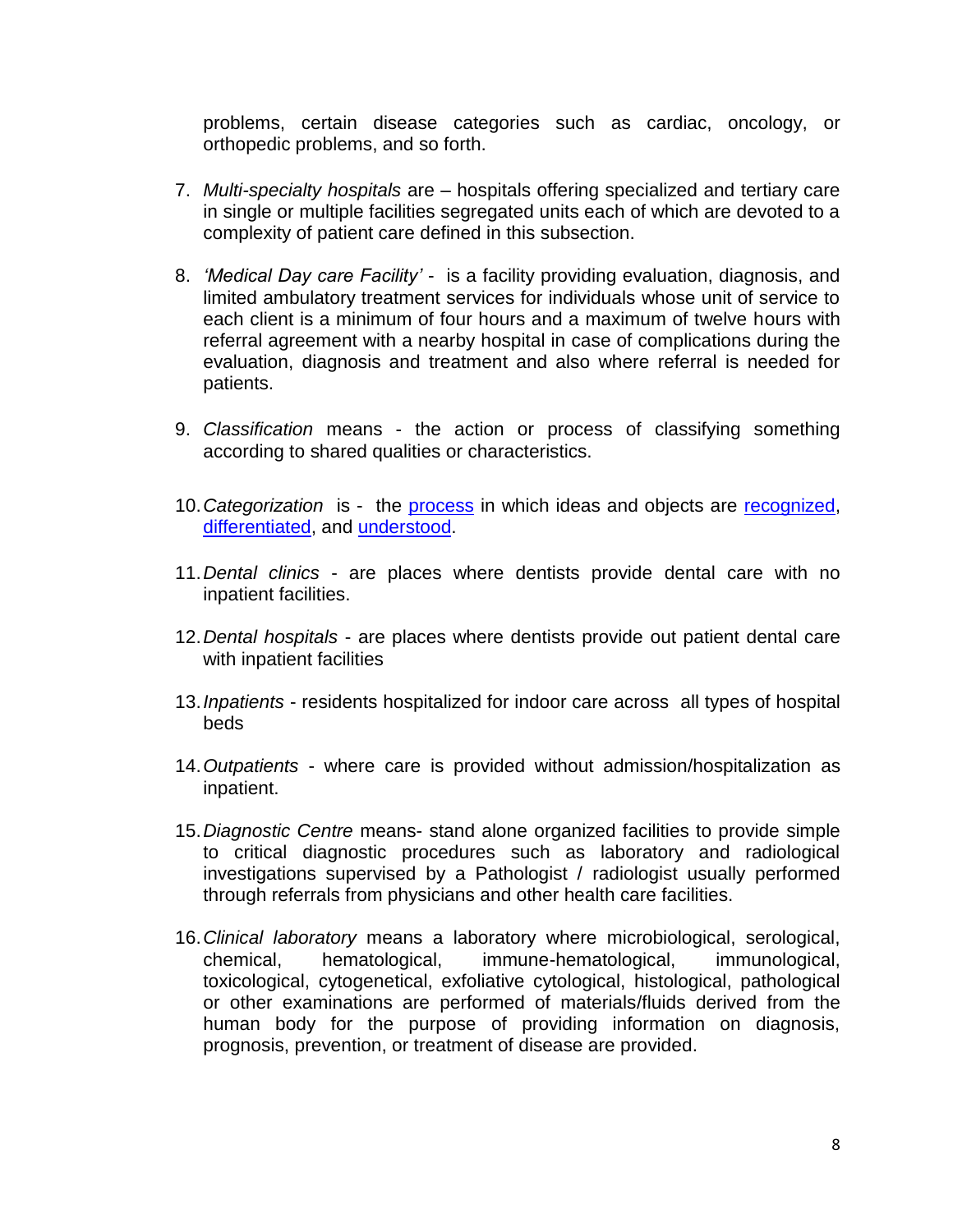II. The committee classified and categorized the hospitals as follows based on location, ownership, systems of medicine, type, size, services offered, speciality, etc.,

### **a) Location :**

- a. Rural
- b. Urban
- c. Metro
- d. Notified / inaccessible areas ( including Hilly / tribal areas)

### **b) Ownership :**

- a) Government / Public
	- i. Central Government
	- ii. State Government
	- iii. Local Government ( Municipality, Zillaparishad, etc)
	- iv. Public Sector Under taking
	- v. Other ministries and departments( Railways, Police, etc.)
	- vi. Employee State Insurance Corporation
	- vii. Autonomous organization under government
- b) Non-Government/Private.
	- i. Individual Proprietorship
	- ii. Partnership
	- iii. Registered companies ( registered under central/provincial/state Act)
	- iv.Society/trust (Registered a central/provincial/state Act)

### **c) Systems of Medicine in the establishment**

- a. Allopathy (modern medicine)
- b. Any one or multiple disciplines of AYUSH (as defined by the AYUSH Dept., GOI)

### **d) Type/ size :**

The type and size of clinical establishments shall be as under:

- **1. Clinics (outpatient)** a medical facility smaller than a hospital run by a single physician or a private [partnership](http://en.wikipedia.org/wiki/Partnership) of physicians. Clinics generally provide only [outpatient](http://en.wikipedia.org/wiki/Outpatient) services. The Clinics shall be further categorized as follows:
	- $\checkmark$  Single practitioner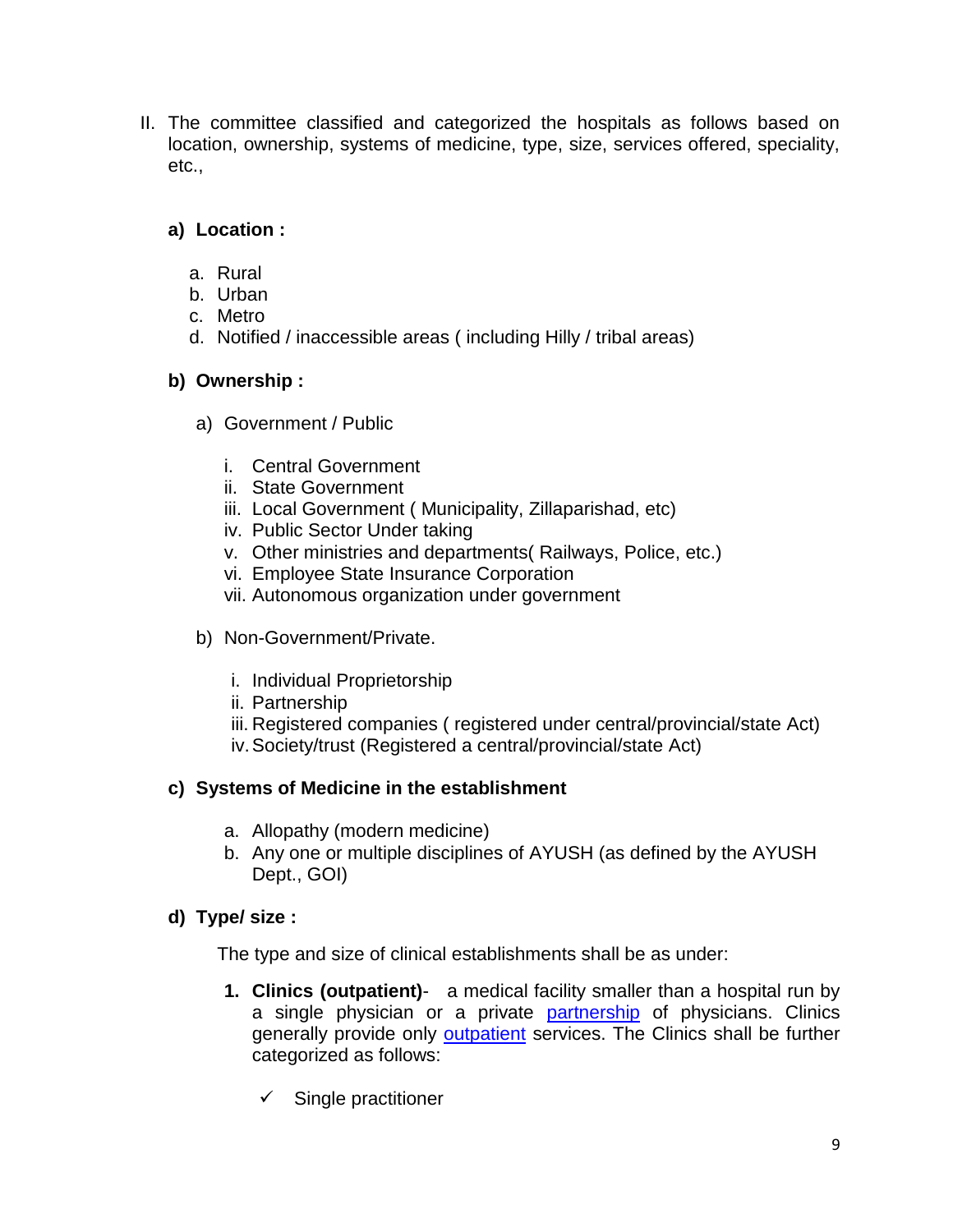- $\checkmark$  Poly clinic
- $\checkmark$  Dispensing
- **2. Hospitals (outpatient and inpatient)** a [health care](http://en.wikipedia.org/wiki/Health_care) institution providing [patient](http://en.wikipedia.org/wiki/Patient) treatment by specialized staff and equipment. The **Hospitals** shall be further categorized as follows:
	- $\checkmark$  Medical Day Care facility
	- $\checkmark$  Hospitals shall be of following sizes-
		- Upto 10 beds
		- Upto 30 beds
		- Upto 100 beds
		- Upto 200 beds
		- Upto 300 beds
		- Upto 500 beds
		- Above 500 beds

Further the clinics and hospitals should be further categorized based on the providing of following services.

- **► General Practice**
- $\triangleright$  Single speciality
- $\triangleright$  Multi speciality
- $\triangleright$  Super speciality

The fields of clinical medical and surgical specialty and super specialty shall be as listed by Medical council of India in its Act and regulations and also include those mentioned below, viz.

Medical Specialties – for which candidates must possess recognized degree **of M.D. (DOCTOR OF MEDICINE)** (or its equivalent recognized degree)

- i. Anesthesiology
- ii. Aviation Medicine
- iii. Community Medicine
- iv. Dermatology, Venerology and Leprosy
- v. Family Medicine
- vi. General Medicine
- vii. Geriatrics
- viii. Immuno Haematology and Blood Transfusion
- ix. Nuclear Medicine
- x. Paediatrics
- xi. Physical Medicine Rehabilitation
- xii. Psychiatry
- xiii. Radio-diagnosis
- xiv. Radio-therapy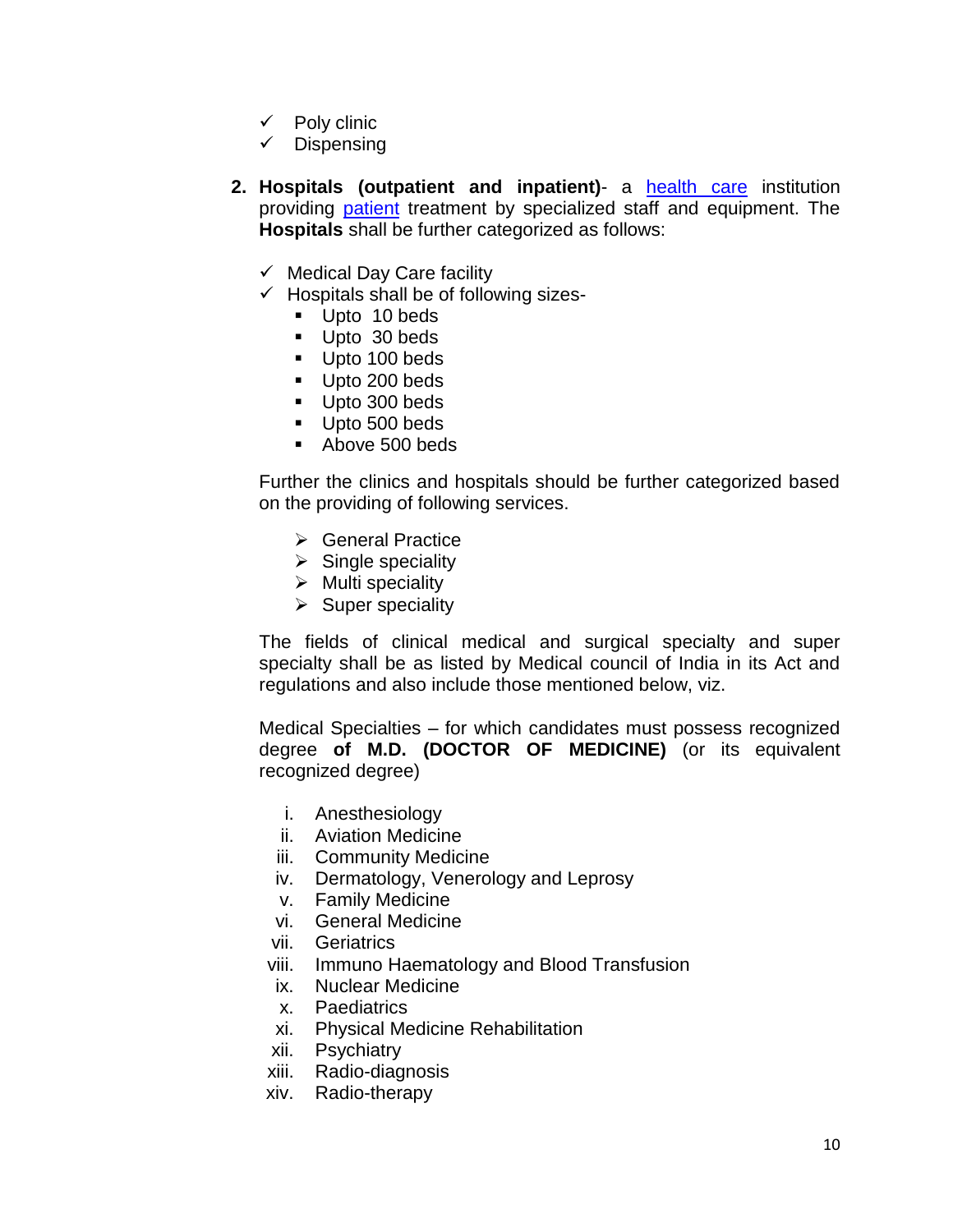- xv. Rheumatology
- xvi. Sports Medicine
- xvii. Tropical Medicine

xviii. Tuberculosis & Respiratory Medicine or Pulmonary Medicine

**Surgical specialties -** for which candidates must possess recognized degree of **M.S. (MASTER OF SURGERY)** (or its equivalent recognized degree).

- xix. Otorhinolaryngology
- xx. General Surgery
- xxi. Ophthalmology
- xxii. Orthopedics
- xxiii. Obstetrics & Gynecology

Medical Super specialities –

- i. Cardiology
- ii. Clinical Hematology
- iii. Clinical Pharmacology
- iv. Endocrinology
- v. Immunology
- vi. Medical Gastroenterology
- vii. Medical Genetics
- viii. Medical Oncology
- ix. Neonatology
- x. Nephrology
- xi. Neurology
- xii. Neuro-radiology

Surgical Superspecialities-

- i. Cardiovascular thoracic Surgery)
- ii. Urology
- iii. Neuro-Surgery
- iv. Paediatrics Surgery.
- v. Plastic & Reconstructive Surgery
- vi. Surgical Gastroenterology
- vii. Surgical Oncology
- viii. Endocrine Surgery
- ix. Gynecological Oncology
- x. Vascular Surgery

As regards to the definition of services provided atspeciality and super speciality or multi speciality hospitals the same shall be as defined in the various schemes of the government .

#### **3. Dental Clinics and Dental Hospital:**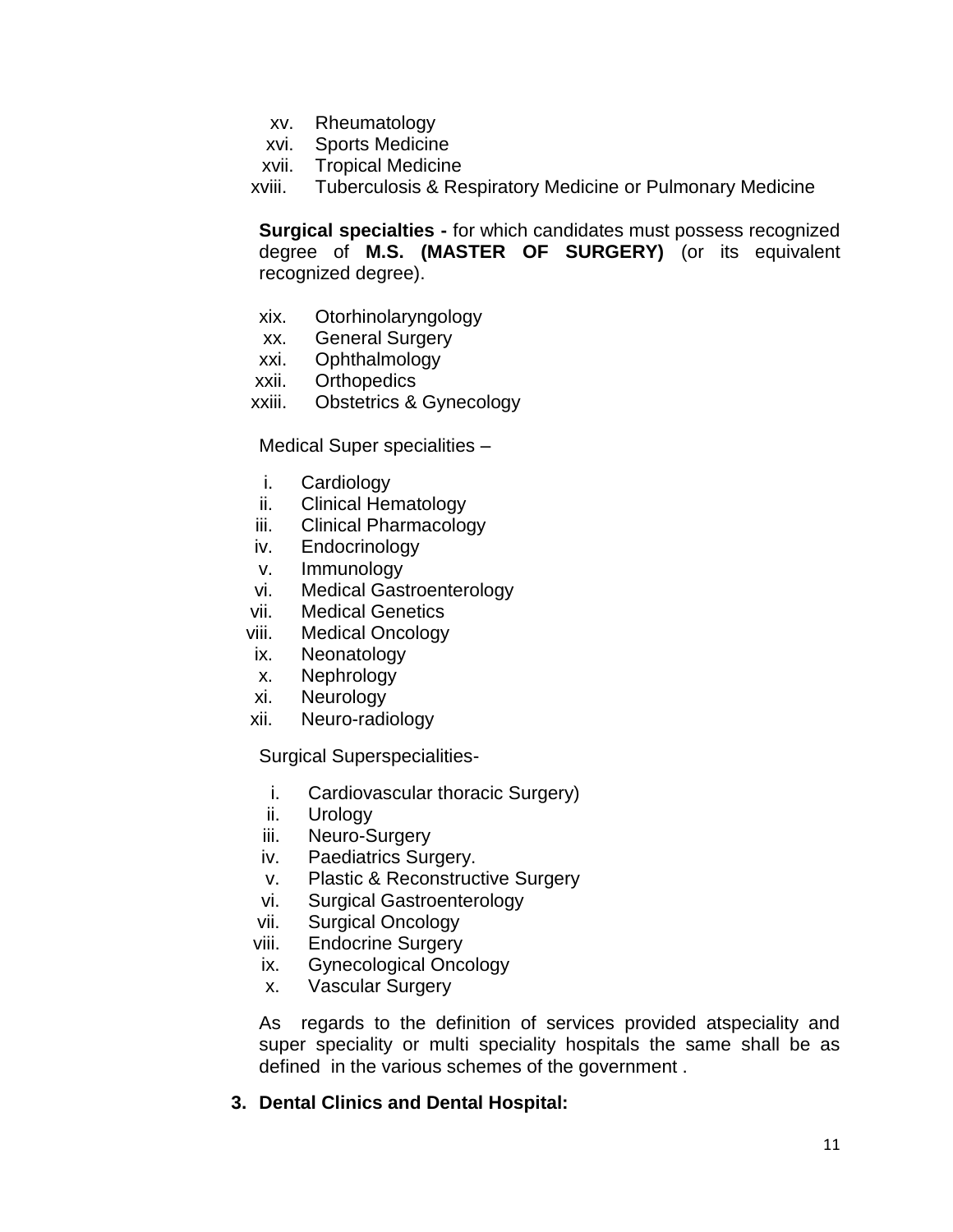- a. Dental clinics
	- i. Single practitioner
	- ii. Poly Clinics (dental)
- b. Dental Hospitals (specialities as listed in the IDC Act.)
	- i. Oral and maxillofacial surgery
	- ii. Oral medicine and radiology
	- iii. Orthodontics
	- iv. Conservative dentistry and Endodontics
	- v. Periodontics
	- vi. Pedodontics and preventive dentistry
	- vii. Oral pathology and Microbiology
- viii. Prosthodontics and crown bridge
- ix. Public health dentistry
- **4. Clinical Laboratories:** There are two main types of labs that process the majority of medical specimens. **Hospital laboratories** are attached to a [hospital,](http://en.wikipedia.org/wiki/Hospital) and perform tests on patients. **Private** (or **community**) **laboratories** receive samples from [general practitioners,](http://en.wikipedia.org/wiki/General_practitioner) insurance companies, [clinical research sites](http://en.wikipedia.org/wiki/Contract_research_organization) and other health clinics for analysis. These can also be called reference laboratories where more unusual and obscure tests are performed. Clinical Laboratories could be general Labs and/or Advanced Labs that provide services in the following fields:
	- Pathology
	- Bio-chemistry
	- Microbiology
	- Molecular Biology and Genetic Labs
	- Virology
- **5. Diagnostic centres:** Diagnostic centers could be general and/or Advanced that provide following services:
	- a. Radiology
		- i. General radiology
		- ii. Interventional radiology
	- b. Electromagnetic imaging (Magnetic Resonance Imaging (MRI), Positron Emission Tomography (PET) Scan)
	- c. Ultrasound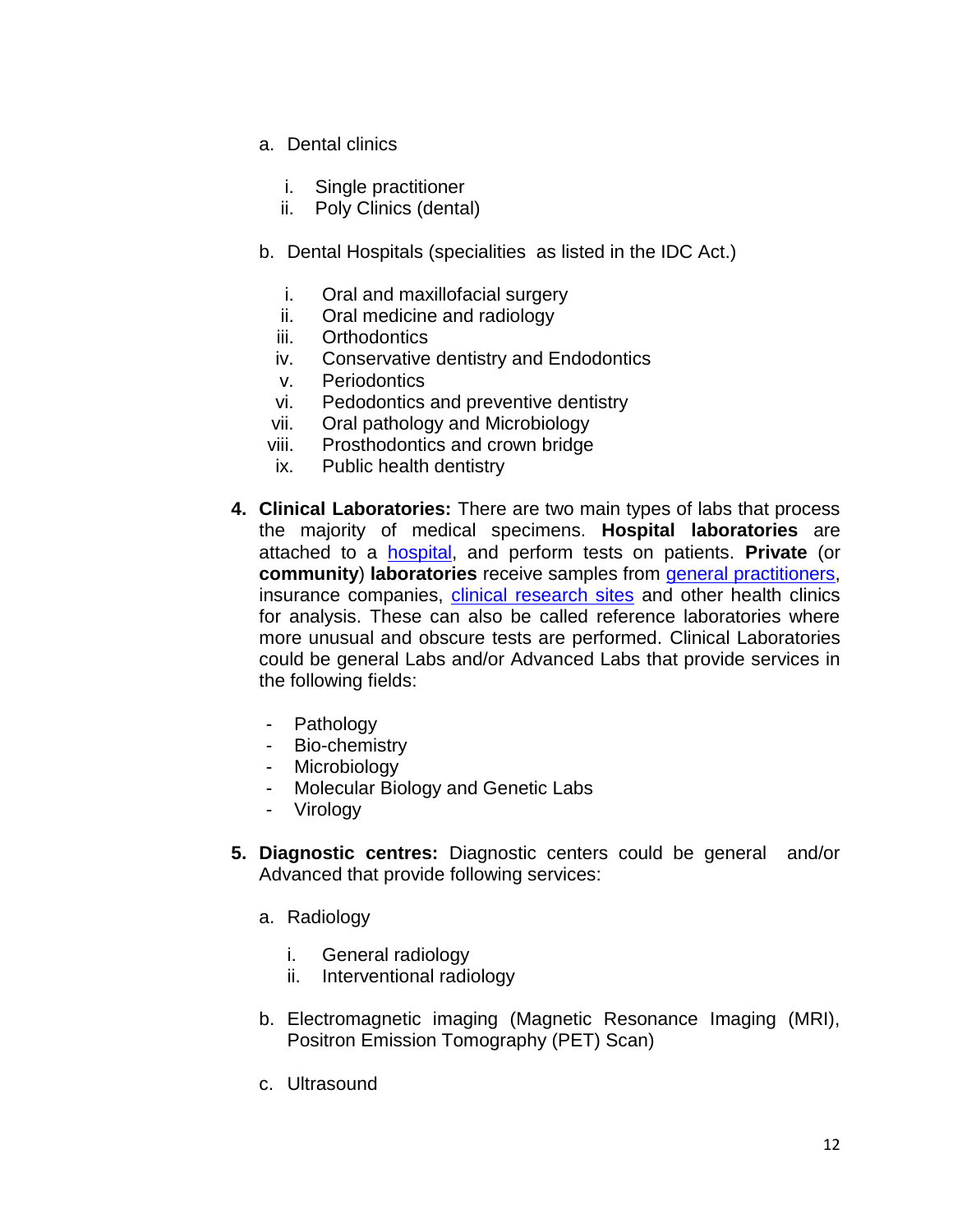Collection centers for the clinical labs and diagnostic centres shall function under registered clinical establishment

- **6. Any other– Allied Health professions**: Allied health professions generally indicate that they are health professions distinct from medicine, dentistry, pharmacy and nursing. The list of allied health professions includes but is not limited to the following disciplines:
	- [Audiology](http://en.wikipedia.org/wiki/Audiology)
	- Behavioral health (counseling, marriage and family therapy)
	- **[Exercise physiology](http://en.wikipedia.org/wiki/Exercise_physiology)**
	- [Nuclear medicine](http://en.wikipedia.org/wiki/Nuclear_medicine) technology
	- **[Medical Laboratory Scientist](http://en.wikipedia.org/wiki/Medical_Laboratory_Scientist)**
	- [Dietetics](http://en.wikipedia.org/wiki/Dietetics)
	- [Occupational therapy](http://en.wikipedia.org/wiki/Occupational_therapy)
	- [Optometry](http://en.wikipedia.org/wiki/Optometry)
	- [Orthoptics](http://en.wikipedia.org/wiki/Orthoptics)
	- [Orthotics](http://en.wikipedia.org/wiki/Orthotics) and [prosthetics](http://en.wikipedia.org/wiki/Prosthetics)
	- [Osteopathy](http://en.wikipedia.org/wiki/Osteopathy)
	- [Paramedic](http://en.wikipedia.org/wiki/Paramedic)
	- [Podiatry](http://en.wikipedia.org/wiki/Podiatry)
	- [Health Psychology](http://en.wikipedia.org/wiki/Health_Psychology)
	- [Physiotherapy](http://en.wikipedia.org/wiki/Physiotherapy)
	- [Radiation therapy](http://en.wikipedia.org/wiki/Radiation_therapy)
	- [Radiography](http://en.wikipedia.org/wiki/Radiography) / [Medical imaging](http://en.wikipedia.org/wiki/Medical_imaging)
	- [Respiratory Therapy](http://en.wikipedia.org/wiki/Respiratory_Therapy)
	- [Sonography](http://en.wikipedia.org/wiki/Sonography)
	- [Speech pathology](http://en.wikipedia.org/wiki/Speech_pathology)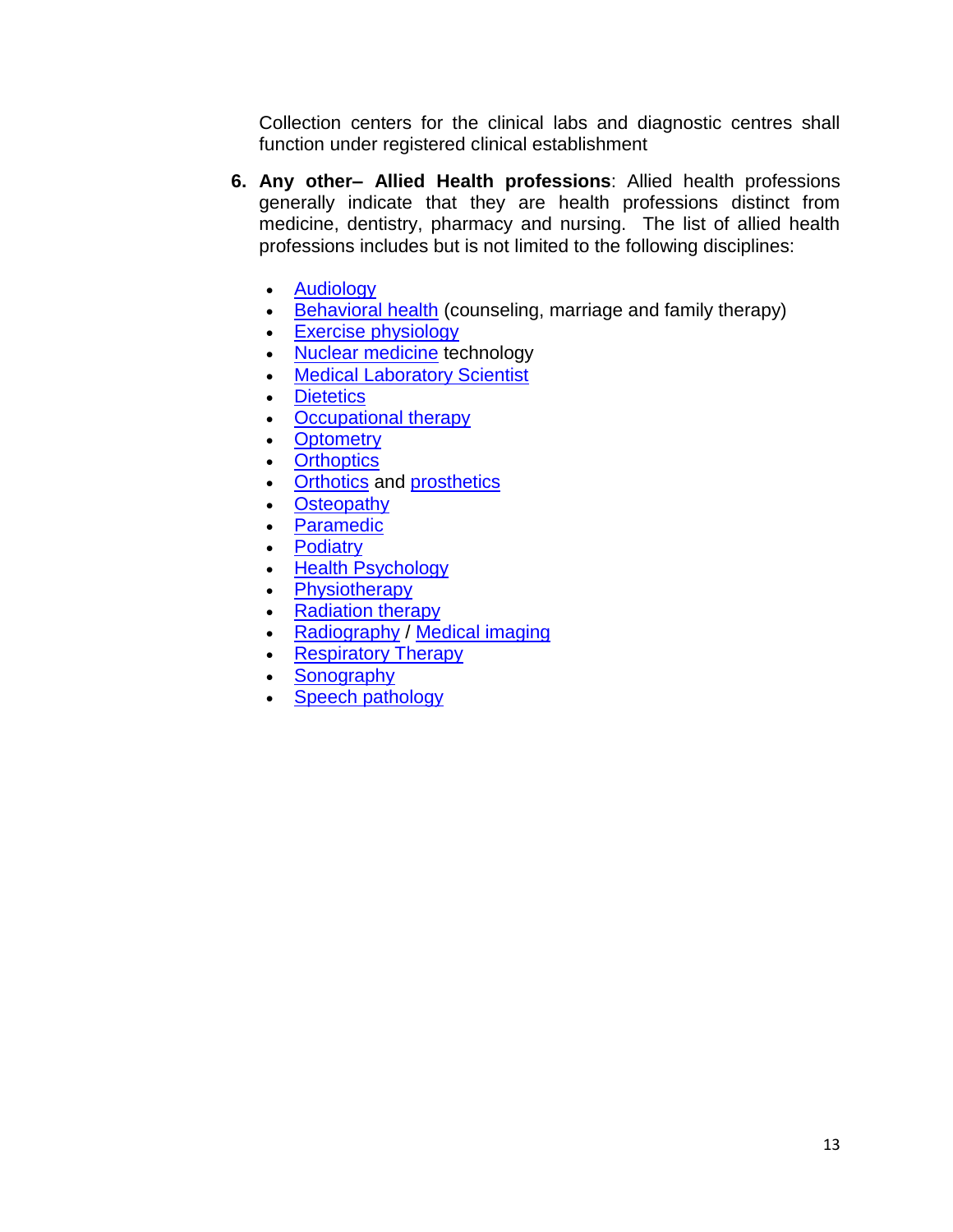## **Implementation of Clinical Establishments (Registration & Regulation) Act, 2010**

## **Sub-Committee meeting on "Classification and Categorization"**

Date: October 3-4, 2013 | Venue: College Council Hall, JSS Medical College, JSS **University, Mysore**

# **Agenda**

## **Day-1 : Thursday - October 03, 2013**

| 10.00-10.20 Hrs | Welcome of the sub-committee members by Dr. B Suresh,               |  |  |  |
|-----------------|---------------------------------------------------------------------|--|--|--|
|                 | Chairman and Vice Chancellor, JSS University and introduction of    |  |  |  |
|                 | the sub-committee members                                           |  |  |  |
| 1020-11.00 Hrs  | Brief on the background of the Act, the progress, National Council, |  |  |  |
|                 | Terms of Reference, expected outcome etc. by Sri Sunil Nandraj,     |  |  |  |
|                 | Advisor (Clinical Establishment Act) Ministry of Health and Family  |  |  |  |
|                 | Welfare, Govt. of India, New Delhi,                                 |  |  |  |
| 11.00-11.15 Hrs | <b>Tea Break</b>                                                    |  |  |  |
| 11.15-13.15 Hrs | Discussions – Classification and Categorization on the basis of:    |  |  |  |
|                 | a) Location                                                         |  |  |  |
|                 | Ownership<br>b)                                                     |  |  |  |
|                 | <b>Systems of Medicine</b><br>C)                                    |  |  |  |
|                 | Type / Size<br>d)                                                   |  |  |  |
|                 | e) Services Offered                                                 |  |  |  |
|                 | Nature of Services and speciality<br>f)                             |  |  |  |
|                 | Dental<br>g)                                                        |  |  |  |
|                 | <b>Clinical Laboratories</b><br>h)                                  |  |  |  |
|                 | <b>Diagnostic Centres</b>                                           |  |  |  |
| 13.15-14.00 Hrs | Lunch Break                                                         |  |  |  |
| 14.00-16.00 Hrs | <b>Discussions continued</b>                                        |  |  |  |
| 16.00-16.15 Hrs | Tea Break                                                           |  |  |  |
| 16.15-17.00 Hrs | Outcome/Suggestions of the discussions                              |  |  |  |

## **Day-2 : Friday - October 04, 2013**

|                 | 10.00-10.20 Hrs   Sub-committee meeting continued - Review       |  |  |
|-----------------|------------------------------------------------------------------|--|--|
|                 | 1020-11.00 Hrs   Preparation of Recommendations                  |  |  |
| 11.00-11.15 Hrs | Tea Break                                                        |  |  |
|                 | 11.15-13.15 Hrs   Conclusion, Vote of thanks and wrap up session |  |  |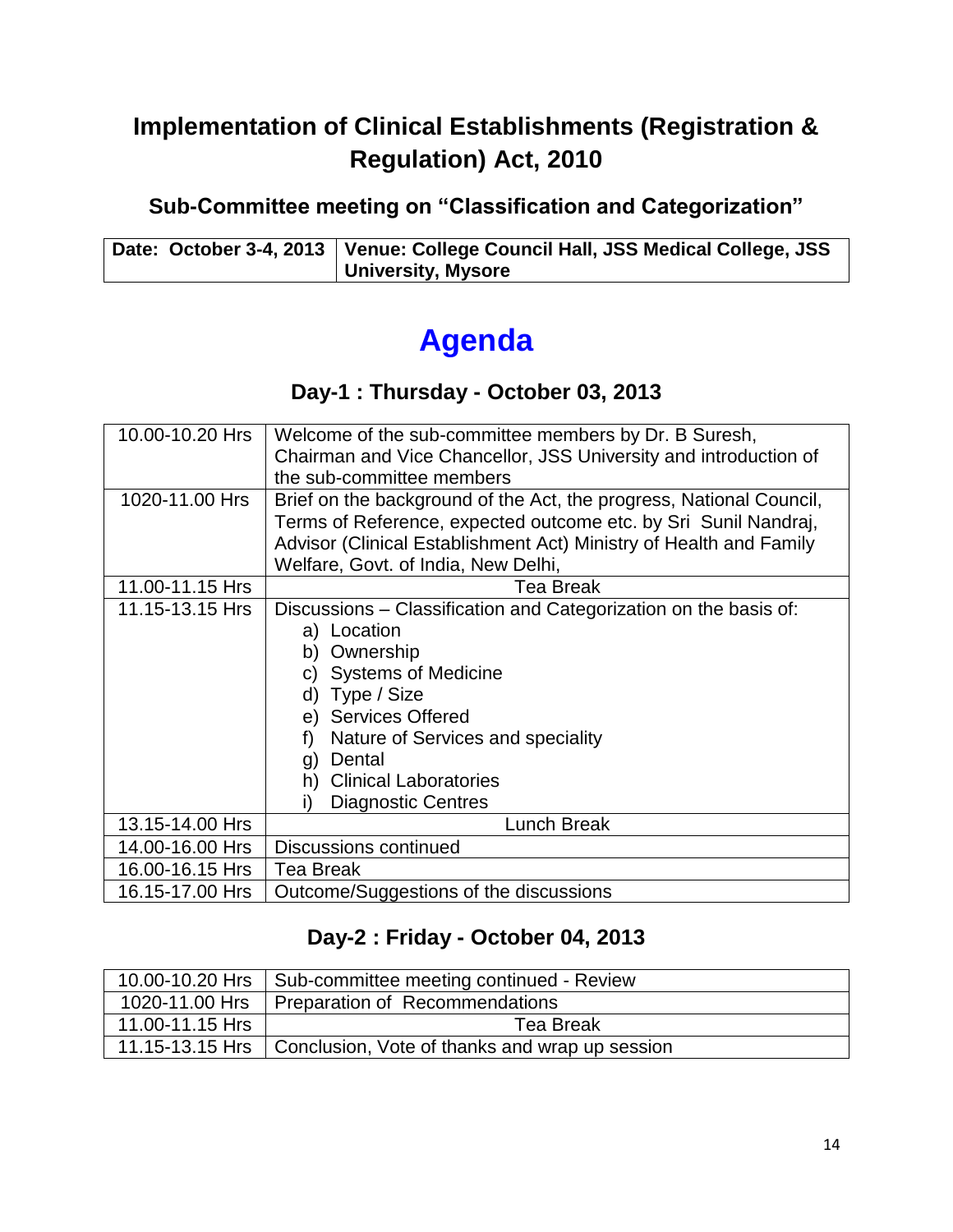### **Enclosures:**

| Annexure-I   | Gazzette Notification on The Clinical Establishments                    |
|--------------|-------------------------------------------------------------------------|
|              | (Registration and Regulation) Act, 2010 – Ministry of Law and           |
|              | Justice, Govt. of India (English)                                       |
| Annexure-II  | Gazette Notification by Ministry of Health and Family Welfare,          |
|              | Department of Health and Family Welfare) dated 23.5.2012                |
| Annexure-III | Minutes of the 3 <sup>rd</sup> Meeting of National Council for Clinical |
|              | Establishments.                                                         |
| Annexure-IV  | Constitution of sub-committee on "Categorization and                    |
|              | Classification of Clinical Establishments" and terms of reference.      |
| Annexure-V   | Categorization of Clinical Establishments as per various State          |
|              | Acts                                                                    |
| Annexure-VI  | Draft on the Classification and Categorization of clinical              |
|              | establishments by Dr. P Padmanabhan, Advisor, NHSRC, New                |
|              | Delhi.                                                                  |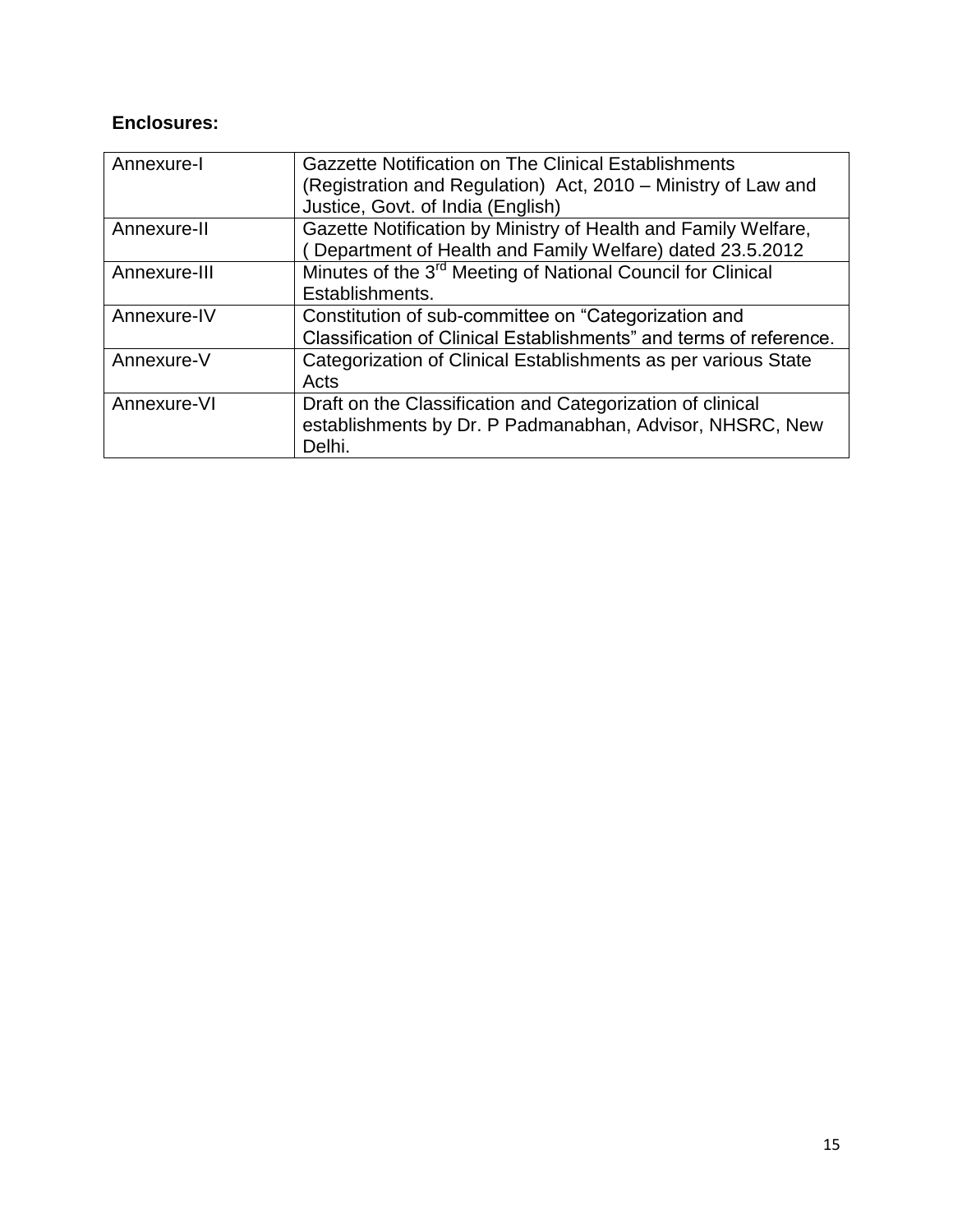## **Annexure III**

## **Minutes of Meeting The third meeting of National Council for Clinical Establishments was held under the**

Chairmanship of Dr. Jagdish Prasad, DGHS, Govt. of India on 24-06-13**. Venue:** Resource Centre, Room No.445 'A' Wing, Nirman Bhawan, New Delhi. The list of participants is annexed.

After the welcome and introduction of participants, the Chairman pointed out that there has been a delay on part of the Quality Council of India (QCI) and Indian Medical Association (IMA) to submit the report of survey of Clinical Establishments to the Ministry of Health & Family Welfare because of which, the latter is not able to progress with regard to development of the minimum standards etc. He emphasized that it is important that the Clinical Establishments Act (CEA) gets implemented in all metro cities which have a large number of various types of Clinical Establishments, which need to be regulated. He expressed concern regarding the CEA not covering the States/UTs like Delhi, West Bengal, and Maharashtra etc. which have a large number of private clinical establishments. However, steps are being taken to address this issue.

The Secretary of the Council, Dr. Arun K. Panda, Joint Secretary (Regulation), MOHFW, GOI, pointed out, States/UTs which have their own Acts are required to also repeal their Acts before the Clinical Establishments Act can be implemented in such States. The Chairman was of the view that State and UT should not find an excuse in the form of the schedule, for not implementing the Act.

Dr. K.K. Kalra, CEO NABH, informed that QCI is competent to develop any type of standards including regulatory standards. He pointed out that they are waiting for the survey report from IMA, which IMA is likely to submit soon. Dr. Arun K. Panda said that QCI should formally ask IMA to submit the survey report immediately, so that they are able to take into account the ground situation while drafting minimum standards.

Dr. Zainab Zaidi made a presentation on the data collected by IMA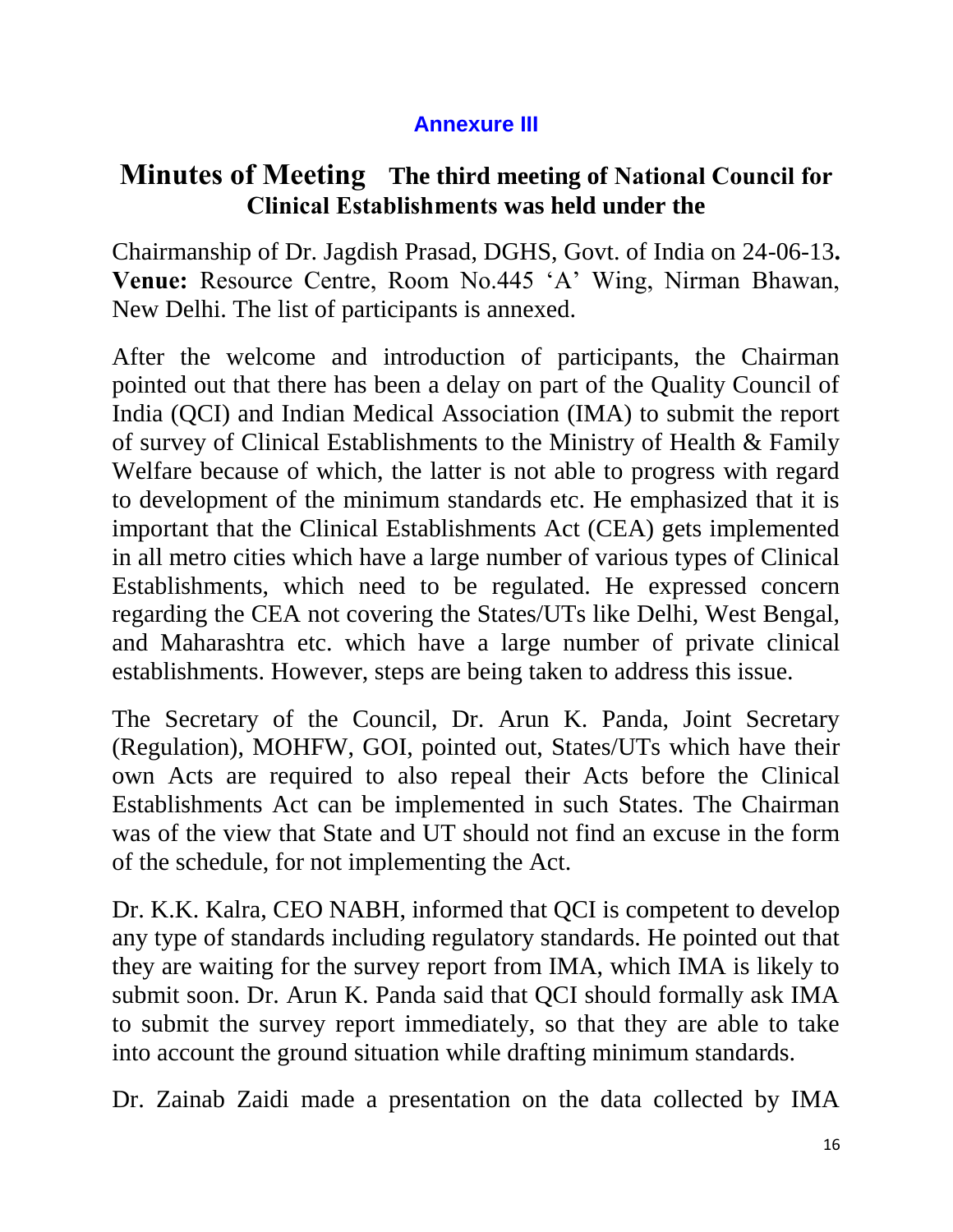during the survey, on behalf of the IMA. The members of the Council desired that IMA should submit the detailed survey report, which may then be examined for utilizing the relevant findings. The IMA representative, Sh. Nitin N. Singh (Manager, IMA Headquarter) informed that IMA is in the process of finalizing the survey report and will be able to submit the report by  $3<sup>rd</sup>$  of July, 2013. The QCI representative informed that they will be able to submit the draft minimum standards within 4 to 6 weeks of receiving the survey report from IMA.

There was a question raised by a member pointing out that many of the AYUSH doctors are prescribing allopathic medicines which is against the Supreme Court guidelines and same should be included in the minimum standards. The Chairman pointed out that wherever the AYUSH doctors are working under a National programme, they may prescribe the medicines given under that programme.

A presentation was made by Dr. Anil Kumar, CMO, Dte.GHS, regarding the action taken report on the minutes of the second meeting, which is summarized as under:

i. The minutes of second meeting of National Council were confirmed. 1

- ii. The members were reminded of the timelines for publication of the national register and standards of proper health care as per the Act.
- iii. It was informed that after the enforcement of the Act, the States of Bihar, Jharkhand, Rajasthan and Uttar Pradesh have adopted the Act and are in the process of drafting/finalizing the state rules.Trainings are being conducted through NIC coordinators in the states. Online registration has started in the state of Himachal Pradesh. Budget is being provided through NRHM and other mechanisms to the States and UTs where the CEA 2010 is applicable and adopted.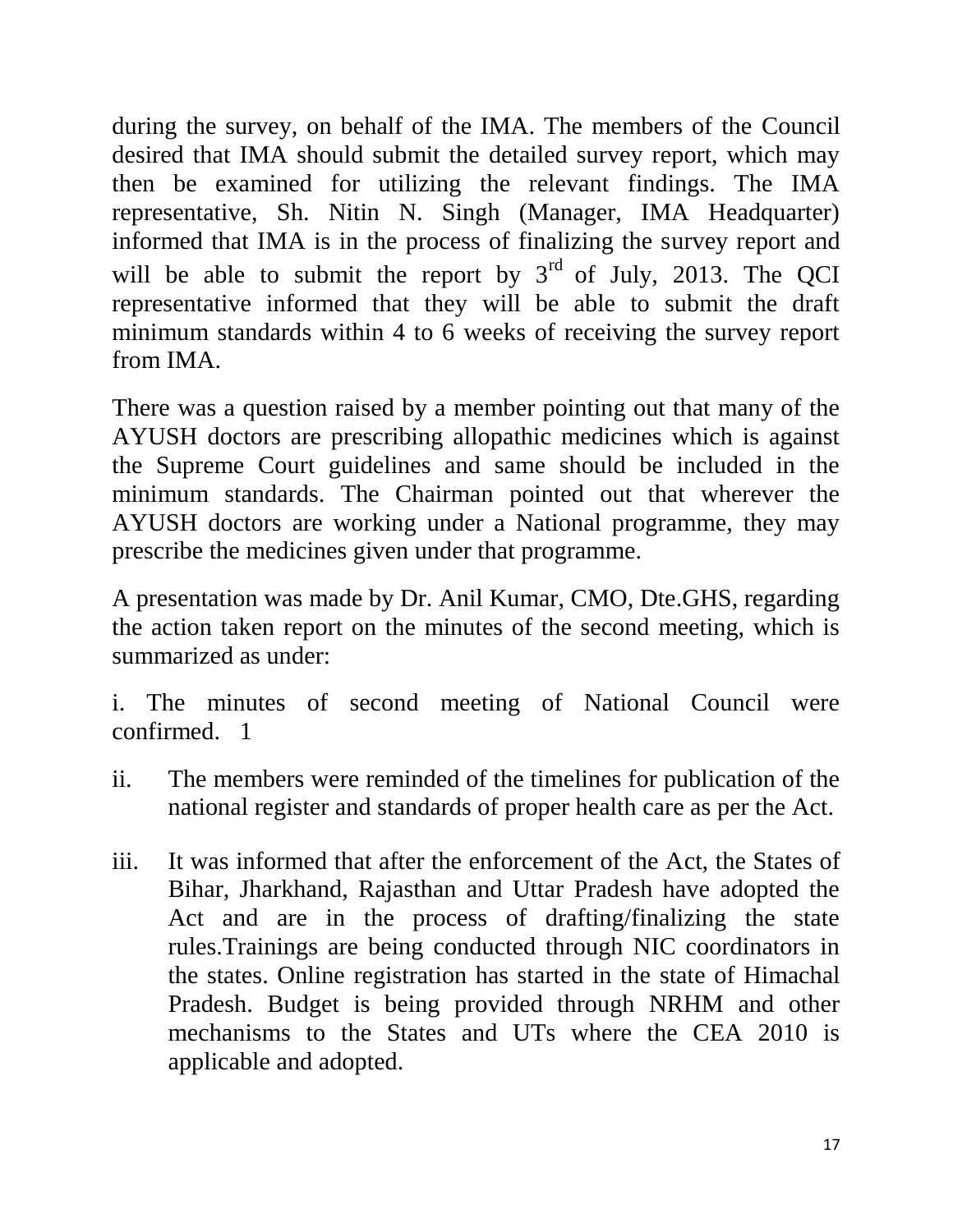- iv. The "Application Form for Provisional Registration" has been translated into Hindi and was shared with the participants and requested for inputs if any.
- v. Draft recommendations by Committee on Electronic Medical Records Standards developed and uploaded on the website of CEA.
- vi. The formats of qualitative detailed survey were shared with all Council members by QCI/IMA for their inputs.
- vii. As informed by QCI/IMA, IMA has completed both quantitative and qualitative survey in 11 States/UTs and made one presentation of the draft data. Report is yet to be submitted.
- viii. Inputs were provided to IMA by nodal officer Dr. Anil Kumar and Advisor Sh. Sunil Nandraj for analysis and finalization of Report.
- ix. First draft of minimum standards as developed by QCI was shared with council members and all the States/UTs where the Act is applicable.
- x. One Draft of range of rates of procedures and services, as may be charged by clinical establishments, has been prepared and shared with AIIMS New Delhi, for their suggestions.
- xi. Standard Treatment Guidelines on following areas have been developed and are in the process of finalization in consultation with the experts. The soft copies of the STGs were shared with the participants and members of council during the meeting.
- 1. Cardiovascular
- 1. ENT
- 2. General Surgery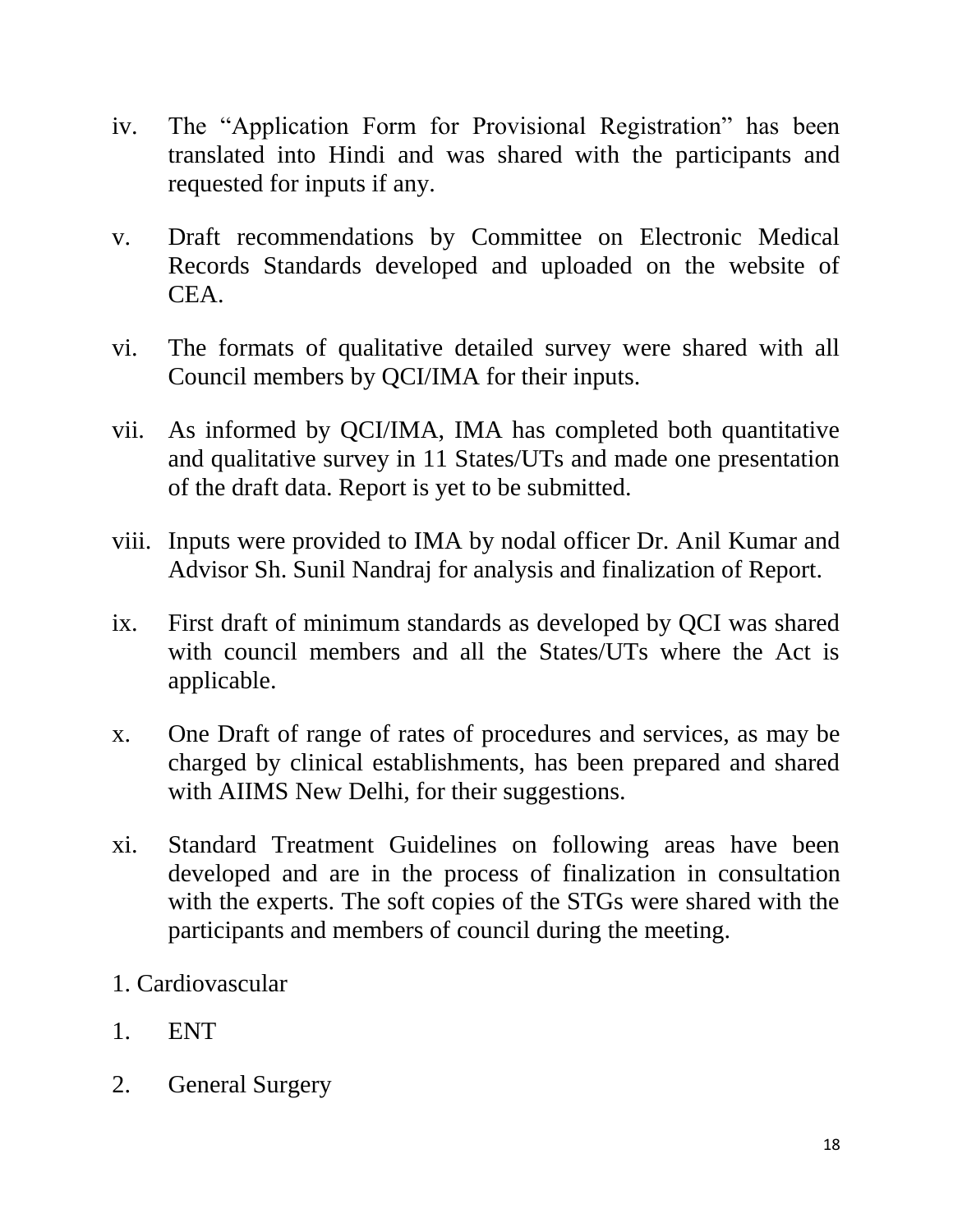7. Laboratory Medicine 9. Organ Transplant 11. Oncology

13. Nephrology 15. Medicine Respiratory 17. Critical Care 19. Neurology

2. Endocrinology 4. Gastro-Enterology 6. Interventional Radiology 8. Obstetrics and Gynaecology 10. Paediatrics 12. Urology 14. G.I. Surgery 16. Medicine Non-Respiratory 18. Ophthalmology 20. Orthopaedics

2

It was also pointed out that STGs for AYUSH systems of medicines are also required to be formulated. There was a mixed opinion about the requirement of STGs for AYUSH. Most of the experts were of the opinion that it is feasible to formulate STGs for AYUSH systems and the same needs to be developed.

Regarding the need for increasing awareness about the Clinical Establishments Act, it was pointed out that Ministry of Health and FW may consider taking suitable action.

Prasanth K.S. from NHSRC shared that there is an expert committee formulated by MoHFW working on development of standards for public health institutions for provision of RMNCHA (Reproductive, Maternal, Newborn, Child and Adolescent Health) services. Dr. Arun Panda said that this report can be submitted to National Council and will be a resource material for the subcommittee working on development of minimum standards.

Presentation was made by Mr. Sunil Nandraj, Advisor CEA, regarding the proposed sub- committees and their terms of reference. The participants were informed that periodic communications have been sent to the State Governments and National council members to suggest names for the 5 sub committees proposed in the 2nd council meeting. The draft list of members of the sub-committees was circulated to the participants. The participants agreed with the names included in the draft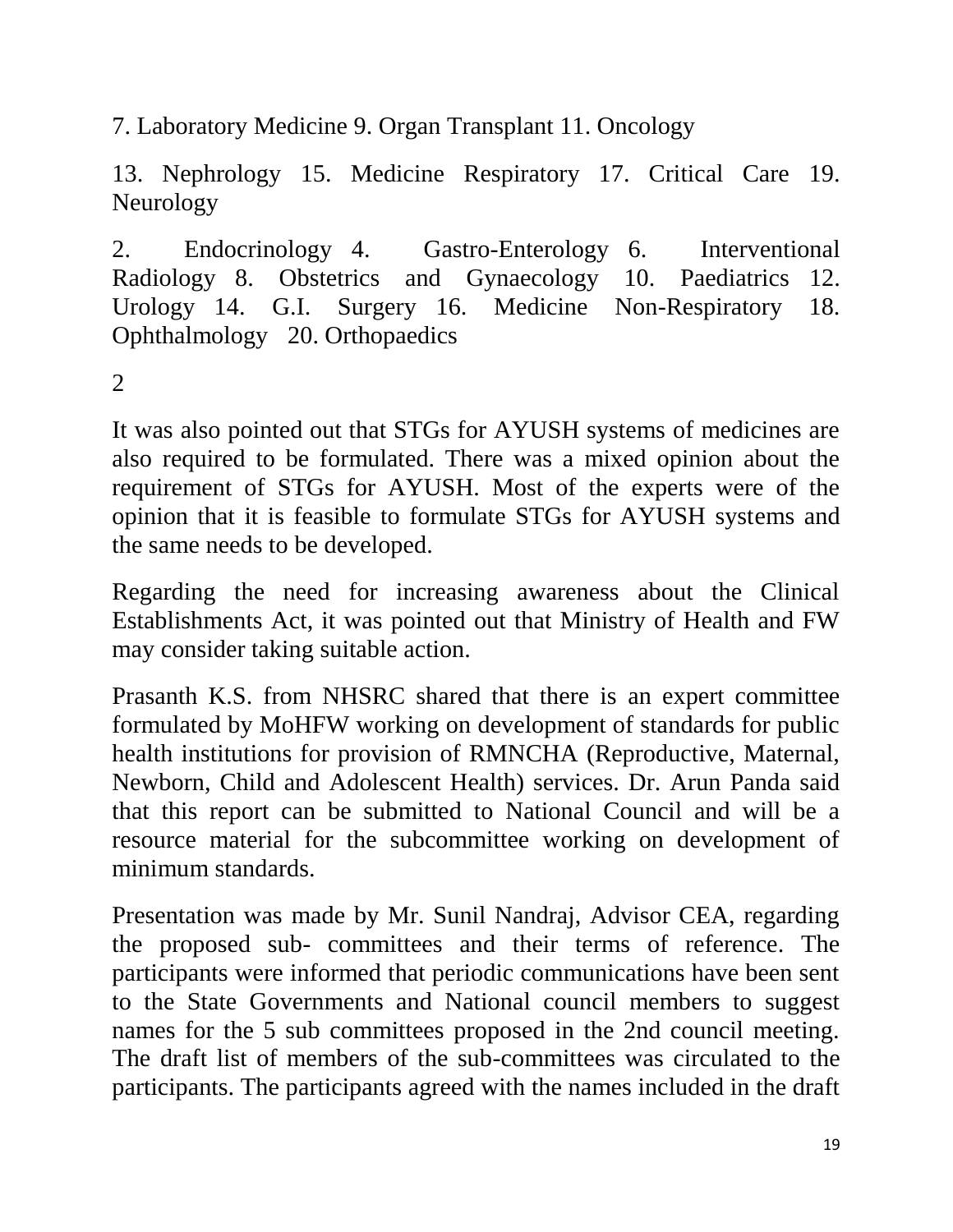subcommittees. The members of the National Council were keen to suggest a few more names and it was suggested that the same could be forwarded before July 1st 2013.

The following Terms of Reference (1-7) for the Sub-committees were agreed.

- 1. Standards may be developed phase wise: first phase may include where there is consensus.
- 2. The sub-committees shall include experts, stakeholders, representatives of State Govts. Private & public sectors, NGOs, professional bodies, academia and research institutions. There will be option to co-opt members & experts as per requirement of the Terms of Reference.
- 3. The Methodology and functioning of the sub-committees shall be as under:

 $\Box$  To meet frequently and review the work being done and through emails

 $\Box$  May commission some tasks of the work to experts identified who could be from outside the subcommittee under approval of the Chairman of the National Council.

 $\Box$  Circulate draft outputs with various stakeholders for their inputs & suggestions.

 $\Box$  Review & incorporate inputs from available surveys conducted by various stakeholders (including the QCI & IMA) & existing information, documents, literature, existing acts, rules, byelaws and material available.

4. The TA/DA to the subcommittee members shall be payable as applicable to the members of National Council for Clinical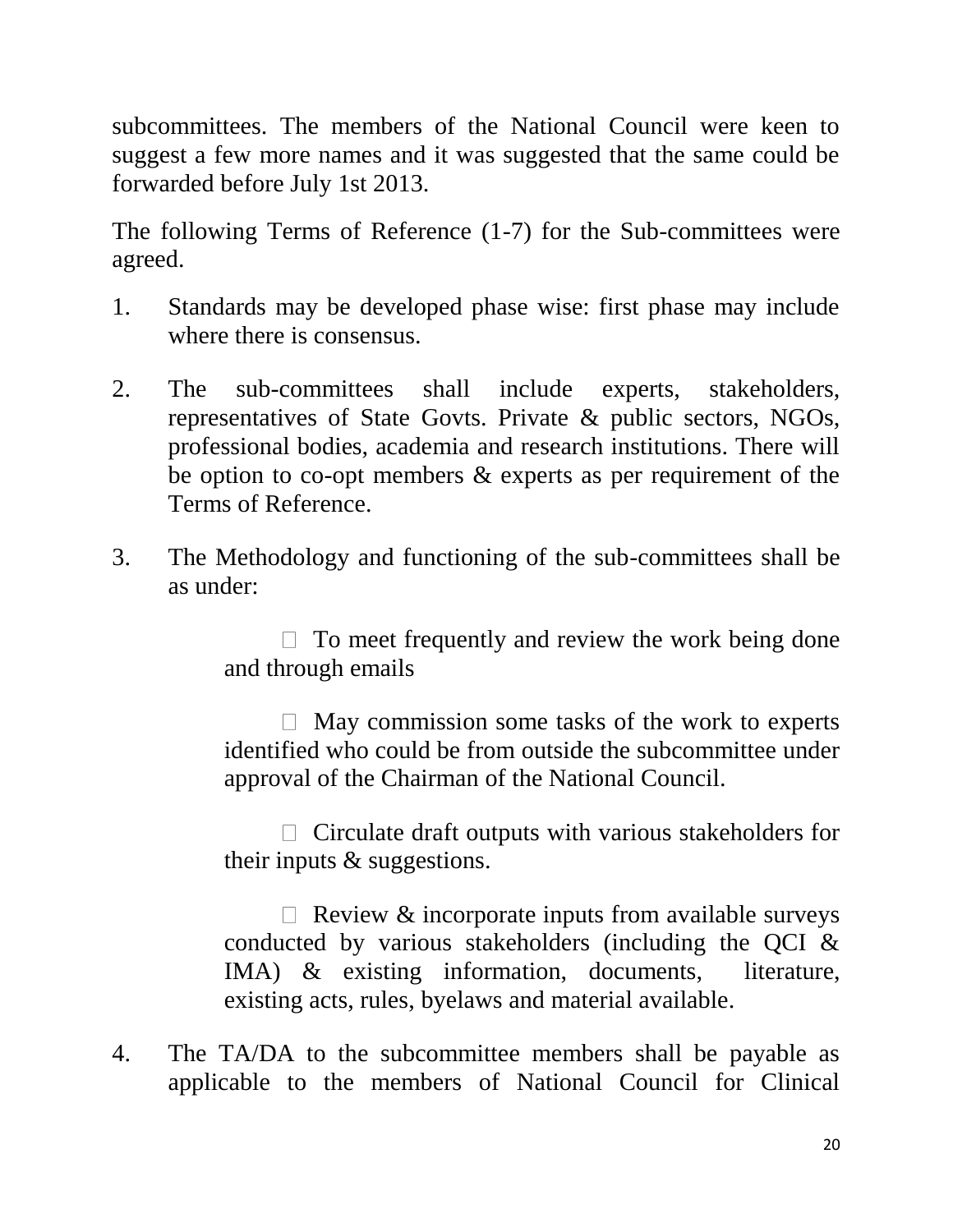Establishments as per Clinical Establishments (Central Government) Rules 2012.

- 5. Budget shall be provided to subcommittees for holding workshops as per requirement including providing water, tea, snacks and lunch on the days of the workshops.
- 6. Chairperson would coordinate with the Clinical Establishments Act division of Dte.GHS / MOHFW for the above.
- 7. Specific tasks and timelines for each sub-committee shall be as under:

## **Sub-Committee on Categorization and Classification**

To classify the clinical establishments into categories, with regard to the services& facilities offered, system of medicine offered, type of establishments, specialty, ownership, size, location among other aspects.

• Timeline: 1 month • Outcome: A draft document providing the categorization & classification of

clinical establishments.

## **Sub-Committee on Template for Developing Minimum Standards**

Develop standard templates for the development of minimum standards for various categories of Clinical Establishments.

• Timeline: 1 month

Outcome: Draft templates for the development of minimum standards for various categorization of clinical establishments **Sub-Committee for development of minimum standards** To develop draft minimum standards for various categories of Clinical Establishments of different systems of medicine.

• Timeline: 6 months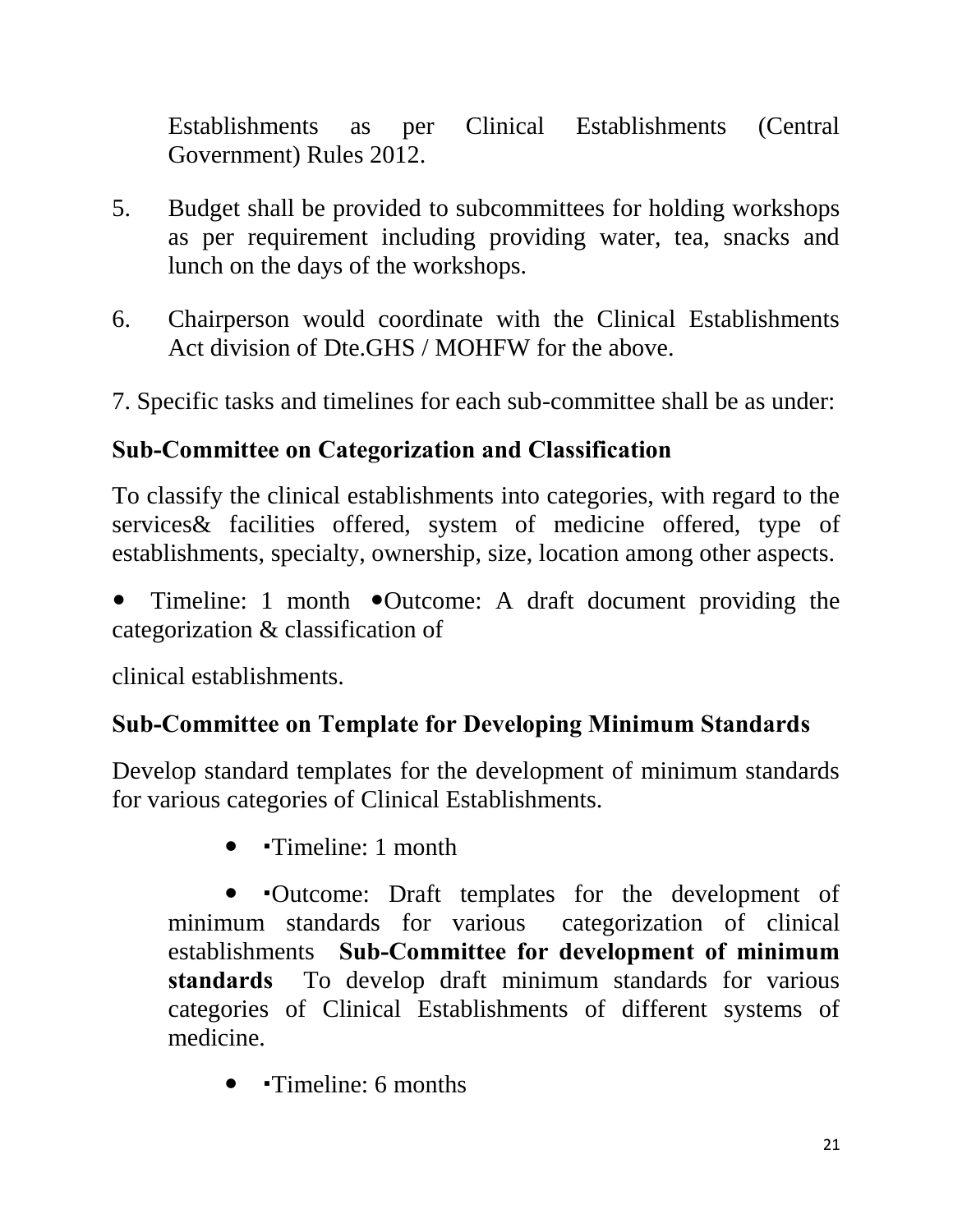Outcome: A draft document providing the minimum standards for the various categories of clinical establishments to be submitted to the National council. **Sub Committee on Information & Statistics to be collected from clinical establishments** To identify information and statistics to be collected especially with regard to services and facilities, outbreak of diseases, medico-legal cases, accidents, morbidity and mortality data, Government programmes among others & to develop template for the display of the rates charged for each type of service provided and facilities by the clinical establishment.

Timeline: 2 months

Outcome: The Information & Statistics to be collected from various categories of clinical establishments **Sub-Committee for defining range of rates of procedures & services**  To define the range of rates of procedures and services provided by the clinical establishments. The sub-committee would review and examine the existing rates being charged under the various schemes and reimbursed by insurance companies. • Timeline: 6 months • Outcome: Suggested range of rates of procedures and services

## **In summary, after discussions and deliberations, following action points were recommended:**

- 1. National Council members were requested to suggest names for each subcommittee by  $1<sup>st</sup>$  of July, 2013. The DGHS, the Chairperson of the National Council was requested to finalize suitable names based on their qualifications, affiliation, experience and expertise in the proposed sub committees.
- 2. QCI should formally ask IMA to submit the survey report immediately and after receiving the Report from IMA, QCI should formulate the draft minimum standards at the earliest in consultation with the experts and other professional medical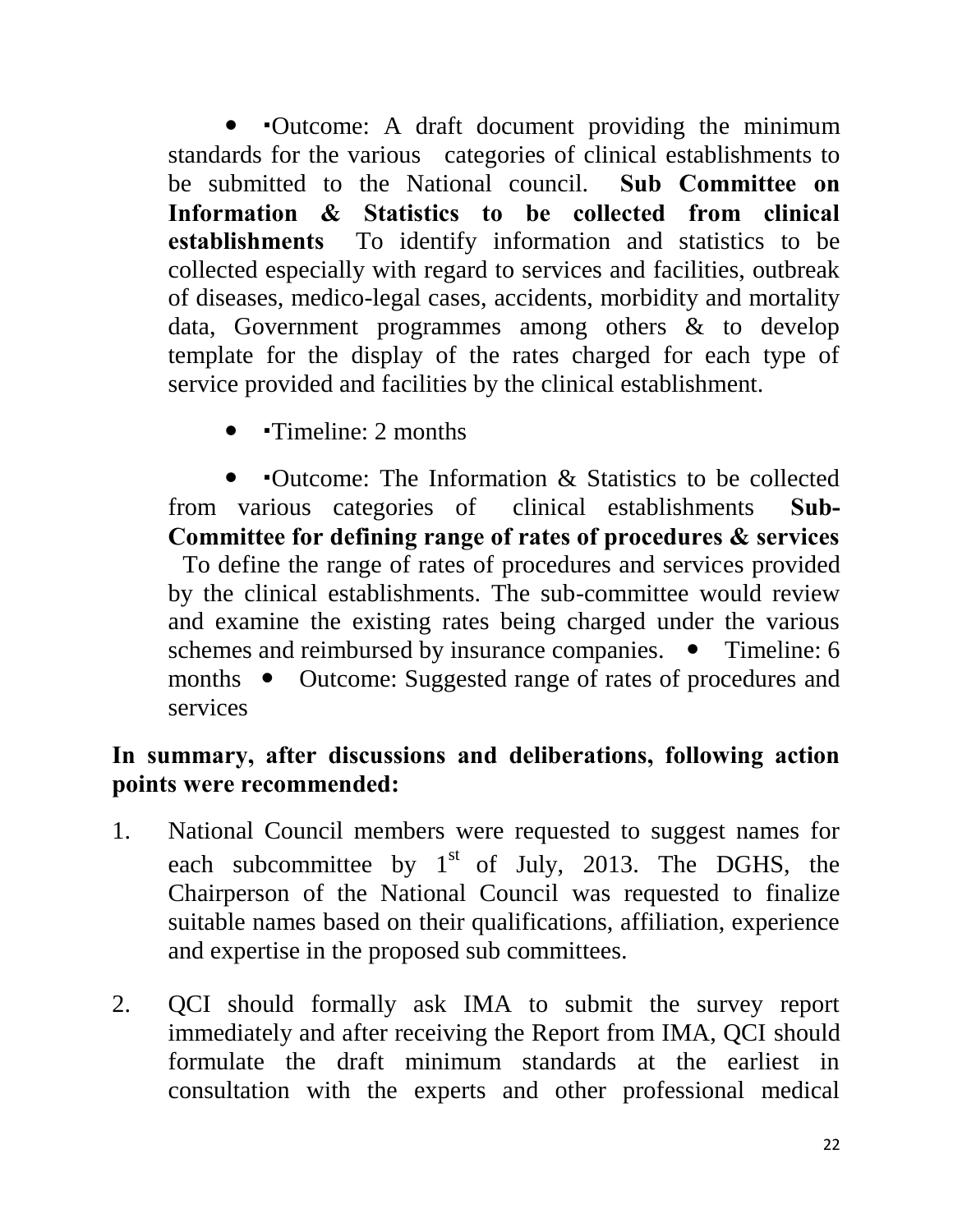associations, taking into account the findings of the Survey Report.

- 3. The DGHS shall take a meeting of both IMA and QCI representative on  $8<sup>th</sup>$  July, 2013 or later at a convenient date to review the submission of Survey Report and progress made.
- 4. There shall be one subcommittee for development of minimum standards of AYUSH. This subcommittee shall have subgroups to develop minimum standards for respective systems under AYUSH. Each subgroup shall have experts from the respective systems under AYUSH namely Ayurveda, Unani, Siddha, Homoeopathy, Yoga, Naturopathy and Sowa Rigpa.
- 5. The subcommittee of AYUSH may also take action for formulating Standard Treatment Guidelines for the respective system under AYUSH, wherever feasible.
- 6. Ministry of Health and Family Welfare may consider taking action for spreading awareness about the Clinical Establishments Act and may also consider constituting a committee for development of IEC material.
- 7. Dte.GHS would complete the task of vetting the Standard Treatment Guidelines (STGs) expeditiously, to be uploaded on the website. The meeting ended with a vote of thanks to and from the Chair.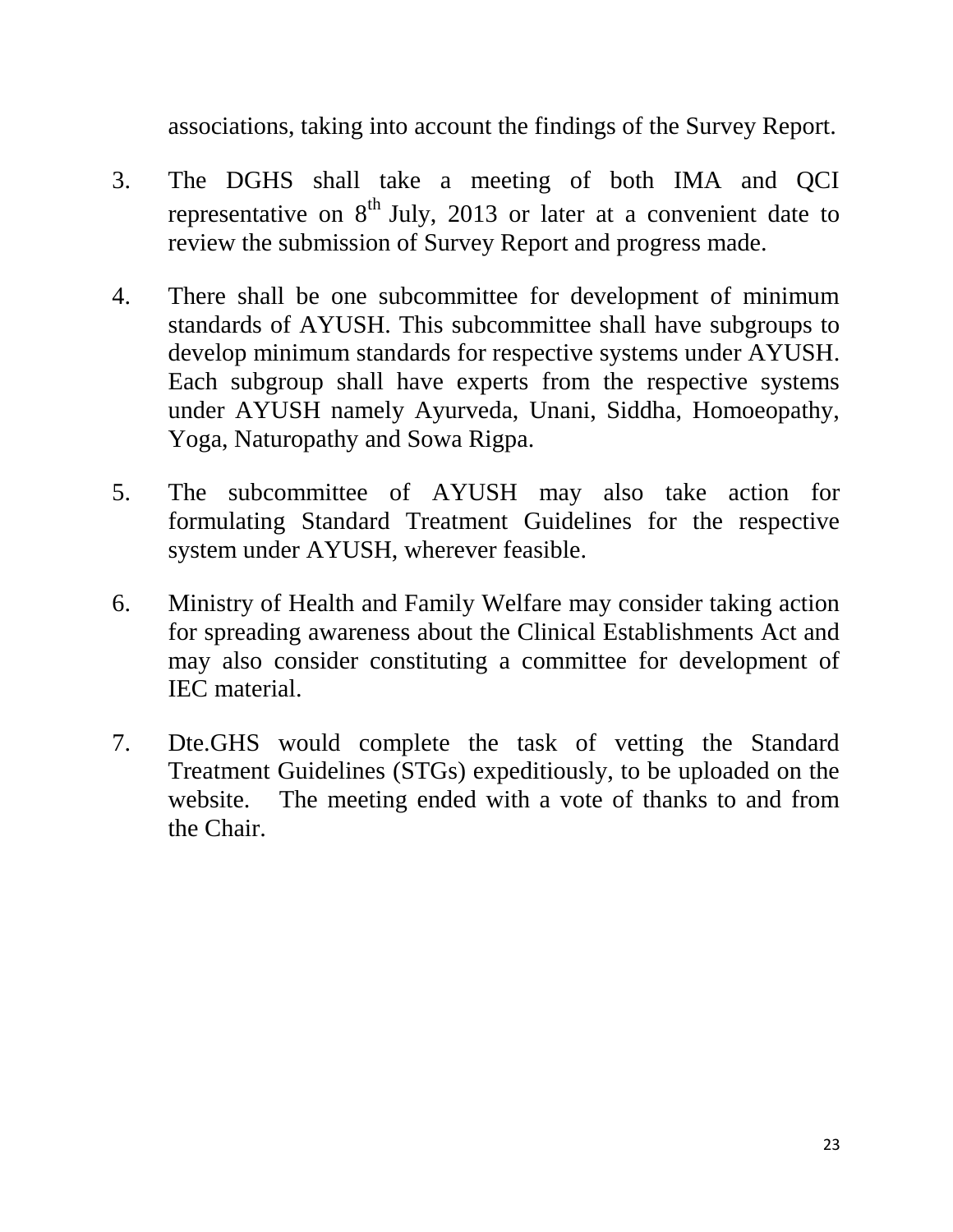## **List of Participants in 3rd Meeting of 'National Council for Clinical Establishment held on 24-06-2013 under chairmanship of DGHS**

**Annexure**

| S.No. | <b>Name with Designation and</b>                                                                                                                 | <b>Telephone &amp; Mobile</b>        | <b>Email</b>                           |
|-------|--------------------------------------------------------------------------------------------------------------------------------------------------|--------------------------------------|----------------------------------------|
|       | <b>Address</b>                                                                                                                                   | No.                                  |                                        |
| 1.    | Dr. Jagdish Prasad, DGHS (Chairman)                                                                                                              | $011 -$<br>011-23061438,<br>23061063 | dghs@nic.in                            |
| 2.    | DR. A.K. Panda, Joint Secretary,<br><b>MOHFW</b>                                                                                                 | 011-23063155,<br>$011 -$<br>23063156 | arunpanda84@gmail.c<br>om              |
| 3.    | Vanithamuralikumar,<br>Vice<br>Dr.<br>President (Ayurveda), CCIM, 7/2,<br>AnthoniyarKoil Street, Opposite to<br>Bus Stand, Dharkhast, Chennai-44 | 09176677750                          | drvmkmd@gmail.com                      |
| 4.    | Dr. Rashidullah Khan, Vice President,<br>Unani, CCIM, D-176, AbulFazal,<br>Jamia Nagar, New Delhi-110025                                         | 9810916215                           | Rasid.ccrum@gmail.co<br>m              |
| 5.    | Dr. Stanley Jones, Vice President<br>(Siddha), CCIM                                                                                              | 0471-2468010,<br>09846012034         | drvstanleyjones@gmail<br>.com          |
| 6.    | Dr. D.C. Katoch, Joint Advisor (Ay),<br>Dept. of AYUSH                                                                                           | 23731577<br>9968076668               | dckatoch@rediffmail.c<br><sub>om</sub> |
| 7.    | Dr. K.K. Kalra, CEO-NABH, QCI                                                                                                                    | 9810302124                           | Ceo@nabh.co                            |
| 8.    | Girdhar J. Gyani, Director<br>Dr.<br>AHPI, Association<br>General,<br>οf<br>Healthcare Providers(India), C/o IMA<br>Building, New Delhi-110002   | 9810730040                           | gyani@ahpi.in                          |
| 9.    | Sh. Nitin N. Singh, General Manager,<br>IMA(Headquarter) IMA House, IP<br>Marg, New Delhi.                                                       | 9717111564                           | nnsingh@ima-india.org                  |
| 10.   | Dr. K Reddemma, Senior Prof., Dept.<br>Of Nursing, NIMHANS, Bangalore                                                                            | 08026995230,5226<br>09886068164      | reddemma@rediffmail.<br>com            |
| 11.   | Sh. Prasanth KS, Consultant, NHSRC,<br>New Delhi                                                                                                 | 9310353647                           | prasanth.mph@gmail.c<br>om             |
| 12.   | Dr.Tarsem Chand, Director, MOHFW                                                                                                                 | 011-23061831                         | tarsemchand@nic.in                     |
| 13.   | Sh. Vishwajeet V. Ringe,<br>Senior<br>Technical<br>Director,<br>NIC,<br>NirmanBhawan                                                             | 23062146<br>9312319379               | ringe@nic.in                           |
| 14.   | Dr. Ramjee Singh, President, Central<br>Council of Homoeopathy, New Delhi                                                                        | 9334102797                           | dr ramjeesingh@rediff<br>mail.com      |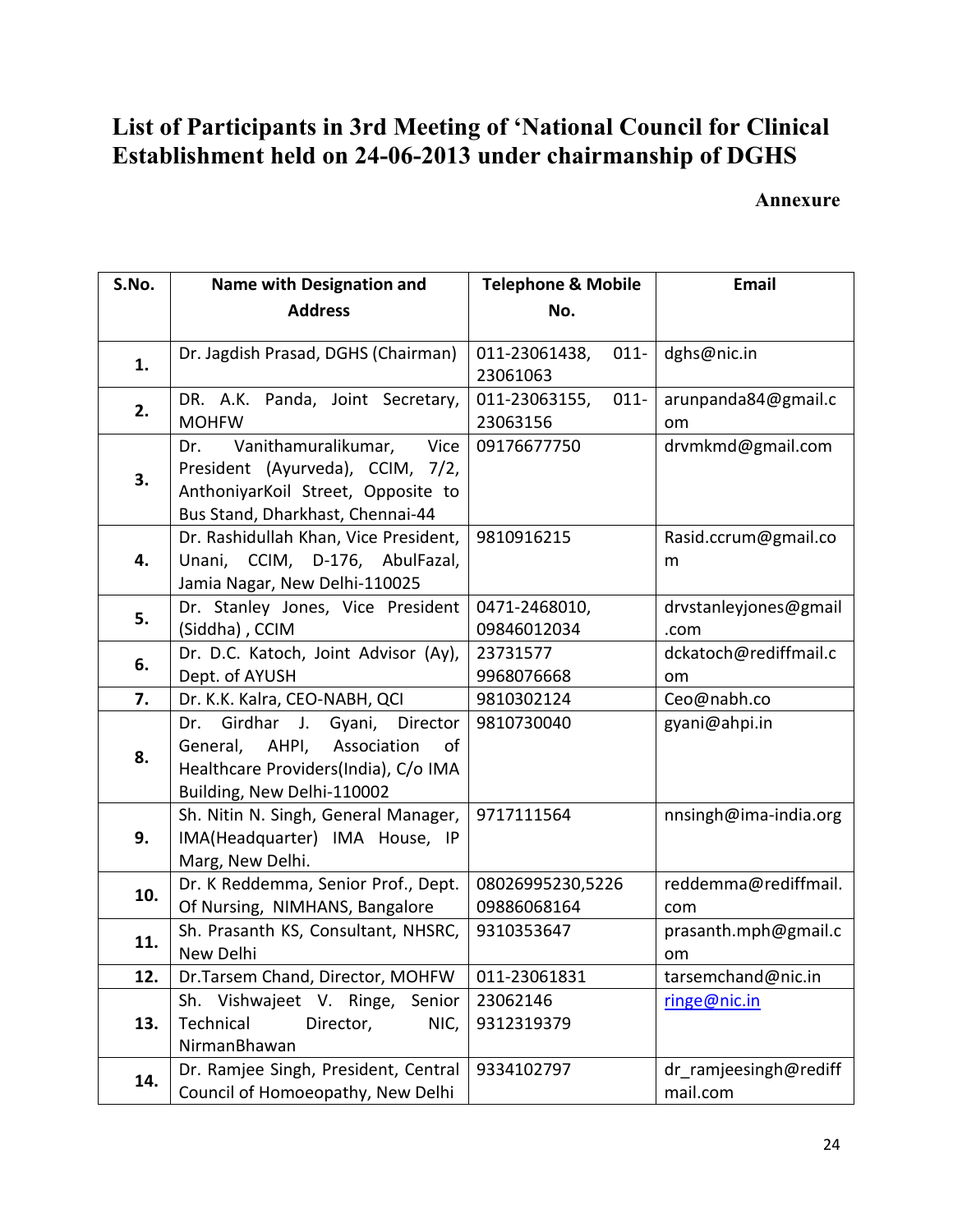|     | Ashok<br>Nagar,<br>Road<br>No.<br>4,     |                    |                        |
|-----|------------------------------------------|--------------------|------------------------|
|     | KankarBagh, Patna, Bihar                 |                    |                        |
|     | Adviser,<br><b>Bamin</b><br>TADA,<br>Dr. | 09436040657        | putnaghee@yahoo.co     |
| 15. | HealthNorth<br>Council,<br>Eastern       |                    | m                      |
|     | Shillong, NEC Secretariat, Nangsil       |                    |                        |
|     | Hills, Shillong-793003 NE India          |                    |                        |
|     | Dr. B.S. Nagaonkar, Deputy Director      | 022-22611471,      | nagaonkar@gmail.com    |
|     | (Hospitals) Maharashtra                  | 22679044           | jtdirectormed@gmail.c  |
| 16. |                                          |                    |                        |
|     |                                          | 9869394115,        | om                     |
|     |                                          | 7738574849         |                        |
|     | Dr. T.K. Ravi, Principal, College of     | 0422-4500194       | pha sripms@yahoo.co    |
| 17. | Shri<br>Krishna<br>Pharmacy,<br>Rama     | 0422-2244412(home) | m                      |
|     | Hospital<br>Campus,<br>Coimbatore        | 09842434412        |                        |
|     | (Pharmacy Council of India)              |                    |                        |
| 18. | Dr. Mira Shiva, Consumer Education       | 9810582028         | mirashiva@gmail.com    |
|     | <b>Research Centre</b>                   | 01126512385        |                        |
|     | Sh. AshimSanyal, Voice Society, O-       | 9350998460         | coo@consumer-          |
| 19. | 45, Lajpat Nagar II, Ring Road, New      |                    | voice.org              |
|     | Delhi                                    |                    |                        |
| 20. | Sh. ArunChoudhary, US, MOHFW             | 23061436           |                        |
|     | Sh. Sunil Nandraj, Advisor, Clinical     | 9811419292         | sunil.nandraj@gmail.co |
| 21. | Establishments Act, MOHFW                |                    | m                      |
|     | ZainabZaidi, Asstt.<br>Director,<br>Dr.  | 9999973395         | zainab zaidi@rediffmai |
| 22. | NABH, Quality Council of India           | 011-23376057       | l.com, zainab@nabh.co  |
| 23. | Sh. Bhuvnesh Mishra, NIC                 | 9717665353         | mishra.b@nic.in        |
|     | Sh.PrashantShukla, 258-Okhla-II SIFY     | 9958162444         | Prashant.shukla@sifyco |
| 24. | $c/o$ NIC                                |                    | rp.com                 |
|     | Kumar, Chief<br>Medical<br>Dr. Anil      | 01123061259,       | dr.anilkumar@nic.in    |
| 25. | Officer,                                 | 9811637663         |                        |
|     | Dte. G.H.S                               |                    |                        |
|     |                                          |                    |                        |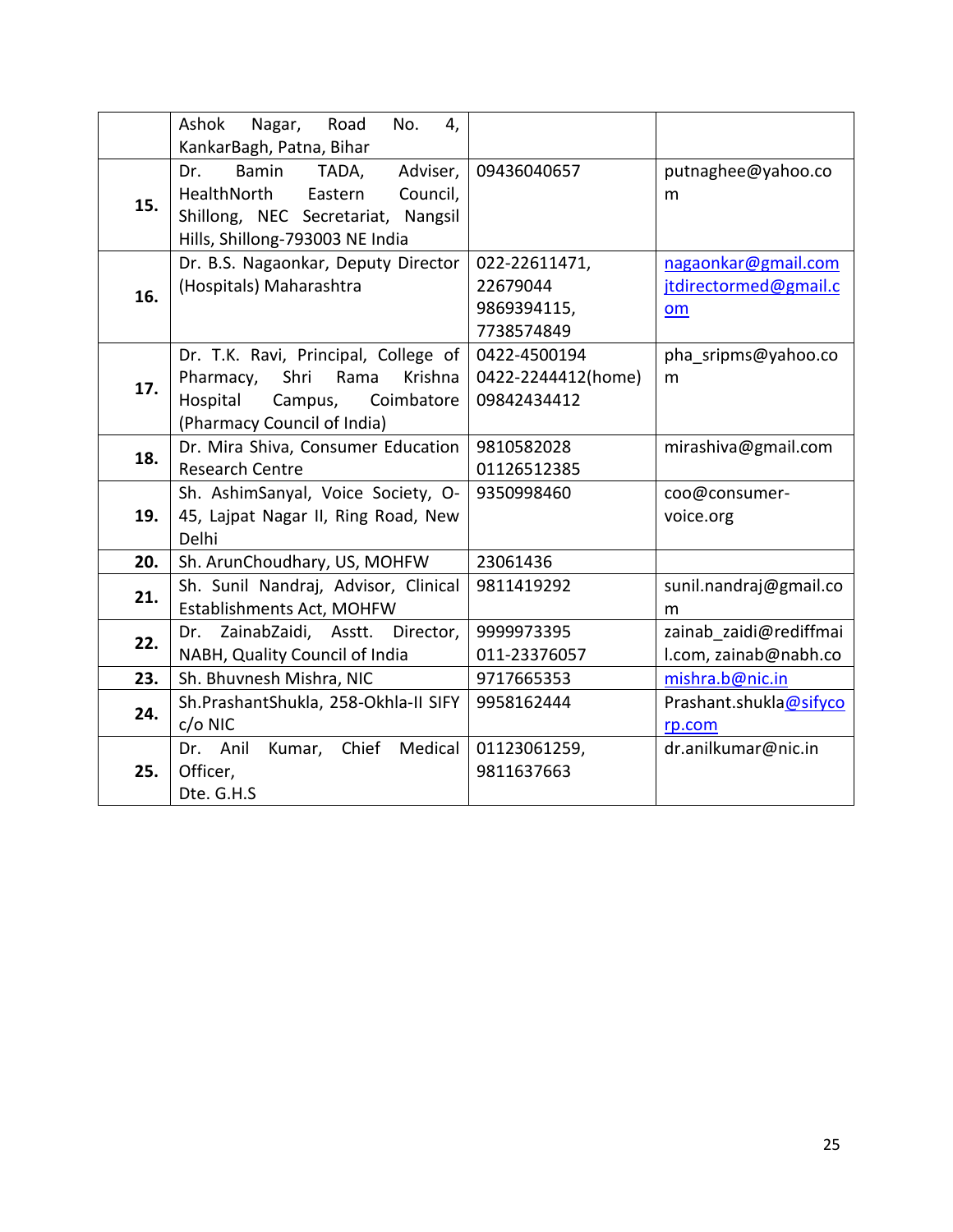## **Annexure IV**

## F.No. Z. 28015/91/2011-H(Part-1)/MH 2

Government of India Ministry of Health and Family Welfare Directorate General of Health Services

## **Office Memorandum**

Nirman Bhawan, New Delhi. Dated: 26-7-2013

The undersigned is directed to inform that consequent upon authorization by the National Council, the Chairman of the National Council for Clinical Establishments has approved the constitution of the two Sub-committees as follows.

- I. Subcommittee on "Classification and Categorization" under the Chairmanship of Dr. B. Suresh, Vice Chancellor JSS University, Mysore, Karnataka
- II. Subcommittee on ''Template of Minimum Standards'' under the Chairmanship of Dr. B.D. Athani, Special DGHS and Medical superintendent, Safdarjung Hospital, New Delhi

The details of members, Terms of Reference of the Subcommittees etc. and a copy of the minutes of third meeting of National Council are enclosed.

-sd-

(Dr. Anil Kumar) Chief Medical Officer (AK)

Telefax : 23061259 Email: dr.anilkumar@nic.in

**To**

- 1. All members of Subcommittees as per the list annexed.
- 2. All members of National Council as per the list annexed.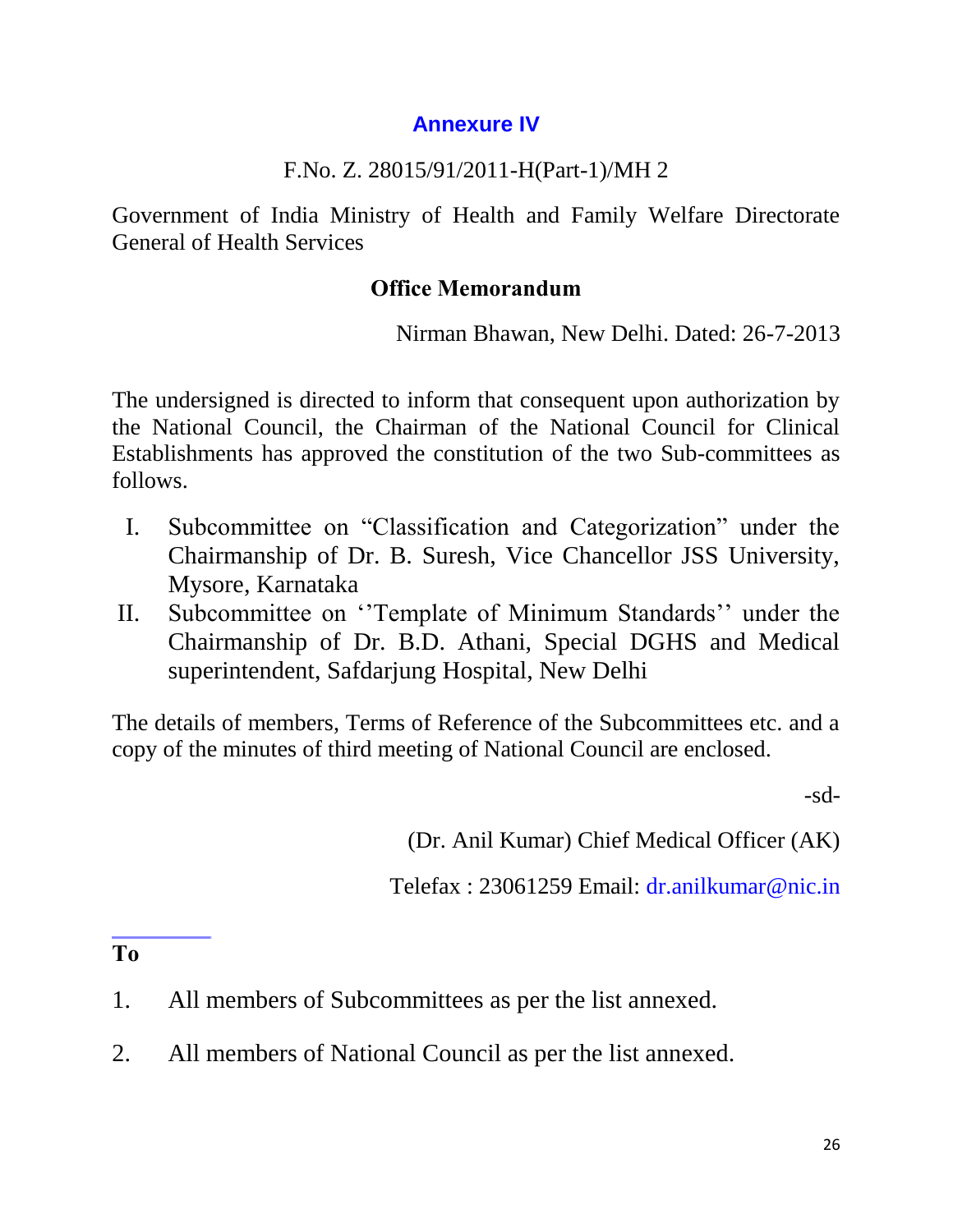- 3. The Principal Secretary Health States of Chandigarh, Arunachal Pradesh, UP, West Bengal, Tamil Nadu, Karnatka, Andhra Pradesh with request to nominate their one representative for the Sub-committee on "Classification and Categorization"
- 4. The Principal Secretary Health States of Bihar, Sikkim, West Bengal, Tamil Nadu, Karnatka, Andhra Pradesh and UT of Daman and Diu with request to nominate their one representative for the Sub-committee on "Template of Minimum Standards"

## **Copy for information to-**

- 1) PPS to DGHS/JS(AKP)/DDG(NSD)
- 2) PA to Director (TC)/US(AC)
- 3) MS division, MOHFW

## **Sub-Committees for Categorization & Classification**

**Terms of Reference:** To categorize and classify the clinical establishments as per the definition in the CEA 2010, with regard to the services & facilities offered, system of medicine offered, type of establishments, specialty, ownership, size, location among other aspects. **Outcome**: A draft document providing the categorization & classification of clinical establishment to be submitted to the National council.

**Timeline**: 1 month **Chairperson** - Dr. B Suresh, VC, JSS University, Mysore, Karnataka, Email sureshbhojraj@gmail.com / vc@jssuni.edu.in Phone - 821254839

| SI.No. | <b>Name</b>    | Organization                  | <b>Contact Details</b>                                                                                                      | <b>Phone &amp; Email</b>                                                                            |
|--------|----------------|-------------------------------|-----------------------------------------------------------------------------------------------------------------------------|-----------------------------------------------------------------------------------------------------|
|        | Dr.T.K. Ravi   | Council<br>National<br>Member | Principal,<br>College<br>Pharmacy.<br>Krishna Hospital Campus, 09842434412<br>(Pharmacy)<br>Coimbatore<br>Council of India) | of I Phone<br>0422-4500194<br>Shri Rama   0422- 2244412(home) Mob-<br>Email<br>pha_sripms@yahoo.com |
| 2.     | Chander<br>Dr. | IMA, Delhi                    |                                                                                                                             | Mobile-09810029000 Email -                                                                          |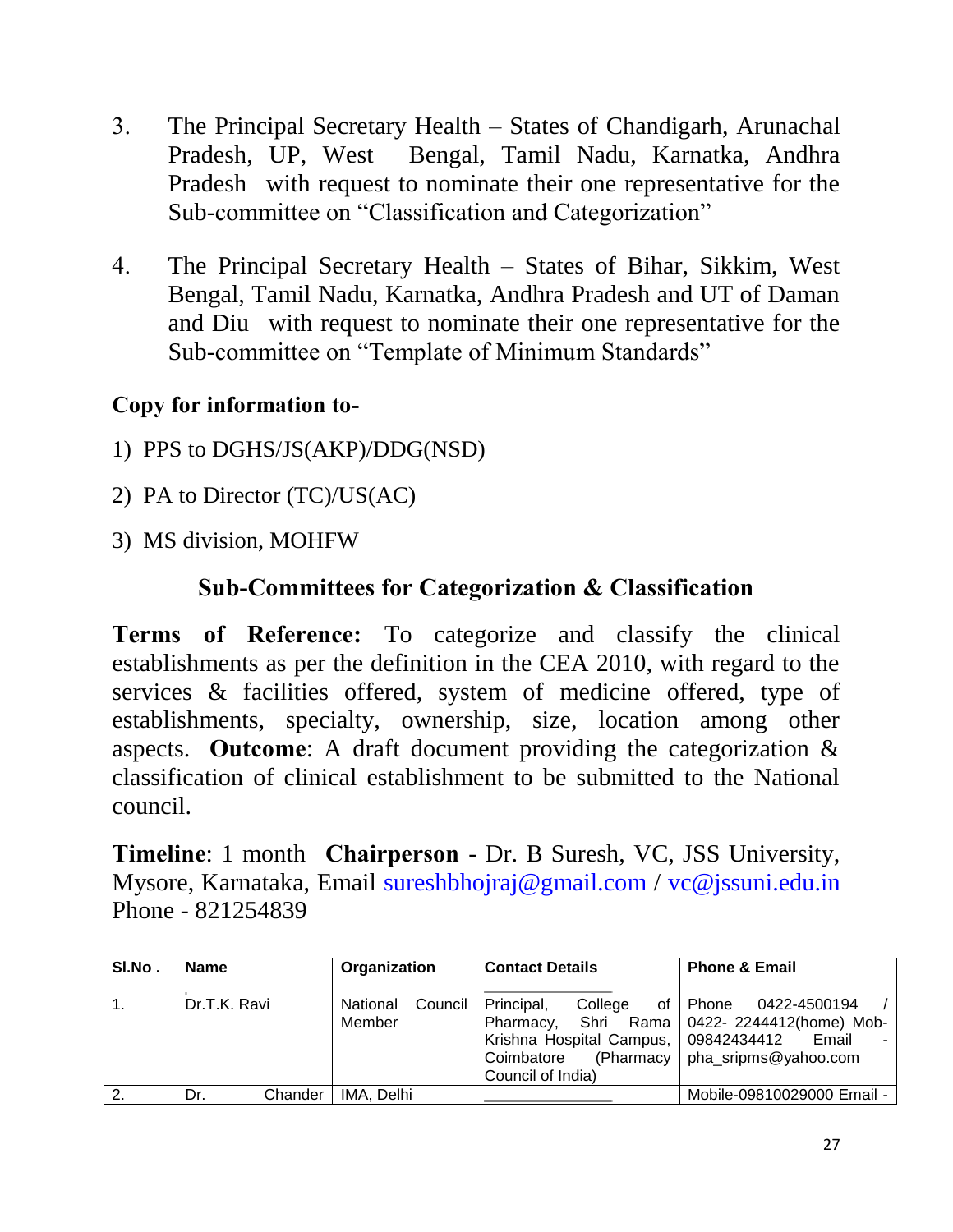|     | Prakash           |                                                                                                | Court<br>$4/1 - A$ ,<br>Racquet<br>Road, Civil Lines, Delhi-<br>110054 | Chanderprakash48@yahoo.<br>com                                                 |
|-----|-------------------|------------------------------------------------------------------------------------------------|------------------------------------------------------------------------|--------------------------------------------------------------------------------|
| 3.  | Dr. Neelamani     | DD(IEC),<br>DHFWS,<br>Puducherry                                                               |                                                                        |                                                                                |
| 4.  | Dr. Mira Shiva    | Consumer<br>Education<br>Research Centre,<br>New Delhi,                                        |                                                                        | Mobile 9810582028<br>Land<br>Line - 01126512385 Email -<br>mirashiva@gmail.com |
| 5.  | Dr.               | Advisor, NHSRC,<br>New Delhi                                                                   |                                                                        | Mob - 09381014264 Email                                                        |
|     | Padmanabhan       |                                                                                                |                                                                        | padmanaban_paddu@yaho<br>o.com                                                 |
| 6.  | Mr. Sunil Nandraj | Advisor, MOHFW,<br>GOI, New Delhi                                                              |                                                                        | Mobile - 09811419292<br>Email<br>sunil.nandraj@gmail.com                       |
| 7.  | Dr. R N Dass      | CMO, Directorate<br>of Health Services<br>Govt. of NCT of<br>Delhi                             |                                                                        | 96-54-100340<br>$+91$<br>$+91$<br>8745-011340<br>Email<br>drrndas1@gmail.com   |
| 8.  | Dr. Mrs. Keskar   | Deputy Executive<br>Health<br>Officer<br>Mumbai Municipal<br>Corporation,<br>Mumbai            |                                                                        | Mob- 09833898691 Email -<br>fwmch@rediffmail.com                               |
| 9.  | M Malti Jaswal    | Consultant,<br>General<br>Insurer<br>Public<br>Sector<br>Association<br>of<br>India, New Delhi | 7032, Pocket D-7, Vasant<br>Kunj, New Delhi - 110070                   | Mob-<br>$+91$<br>9899405789<br>Email<br>m.maltijaswal@gmail.com                |
| 10. |                   | Representative of<br>Secretary Health,<br>UP                                                   |                                                                        |                                                                                |
| 11. |                   | Representative of<br>Secretary<br>Arunachal<br>Pradesh                                         |                                                                        |                                                                                |
| 12. |                   | Representative of<br>Secretary,<br>Chandigarh                                                  |                                                                        |                                                                                |
| 13. |                   | Representative of<br>Secretary,<br>West<br>Bengal                                              |                                                                        |                                                                                |
| 14. |                   | Representative of<br>Secretary,<br>Tamil<br>Nadu                                               |                                                                        |                                                                                |
| 15. |                   | Representative of<br>Secretary,<br>Karnataka                                                   |                                                                        |                                                                                |
| 16. |                   | Representative of<br>Secretary, Andhra<br>Pradesh                                              |                                                                        |                                                                                |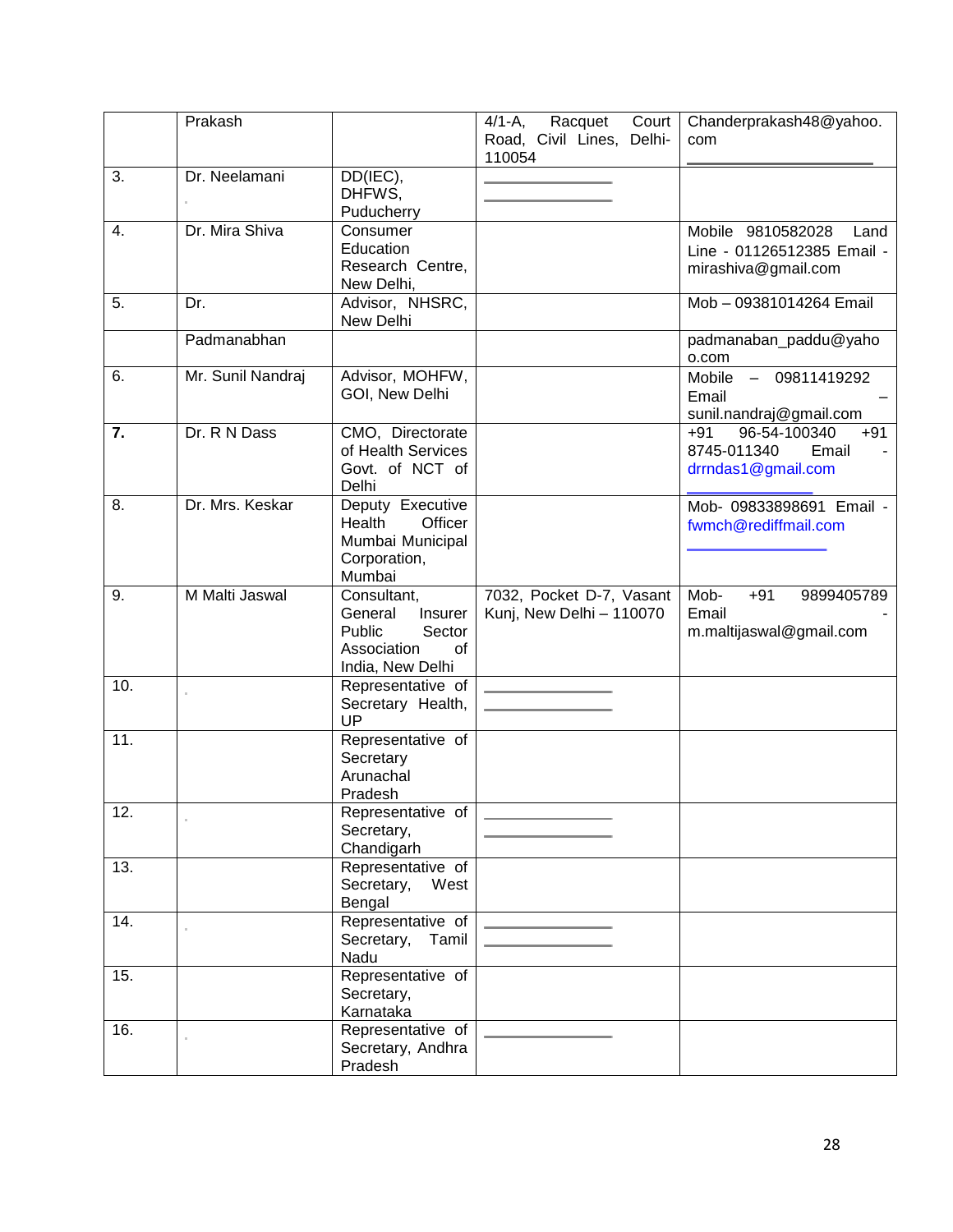## **Annexure V**

## **CATEGORIZATION OF CLINICAL ESTABLISHMENTS AS PER VARIOUS STATE ACTS**

#### **West Bengal**

- 1. Nursing Home & or Maternity Home, dispensary with beds, day care centers with beds and physical therapy establishments.
	- a. upto 10 beds
	- b. 11 to 20 beds
	- c. 21 to 30 beds
	- d. more than 30 beds
- 2. Pathological laboratories
	- a. small
		- b. medium
		- c. large
		- d. collection centers for pathological labs
- 3. Imaging, X-ray and others
	- a. USG(Ultra Sonography) only
	- b. Echo
	- c. Color Doppler
	- d. C.T. Scan(Computerized Tomographic Scan)
	- e. M.R.I.(Magnetic Resonance Imaging)
	- f. X-ray
	- g. Others-ECG(Electro Cardiography), EEG(Electro Encephalography), EMG(Electro Myography), Scopy procedures, holter monitoring and others not specified above
	- h. Angiography
- 4. ICCU(Intensive Coronary Care Unit)/ITU(Intensive Care Unit)/RCU(Respiratory Care Unit)/NCU (Neo-natal Care Unit)Dialysis
	- a. upto 10 beds
	- b. 10+ beds
- 5.
- a. Polyclinics & other clinics
- b. Individual clinic (modern medicine & dental)
	- i. Graduates
	- ii. Post graduates diploma & degree holders
- c. Ayurvedic / Homeo/Unani / Acupuncture therapist
	- i. Graduates
	- ii. Post graduates diploma & degee holders
- 6. Hospitals having specialty clinics
	- a. 25 to 50 beds
	- b. more than 50 beds
- 7. Specialty clinics
	- a. surgery/Eye/ENT(Ear, Nose Throat) / Orthopedics/ Cardio thoracic / plastic surgery
	- b. Medicine / Pediatrics / Cardiology / Endo crinology
	- c. Gynae & Obst.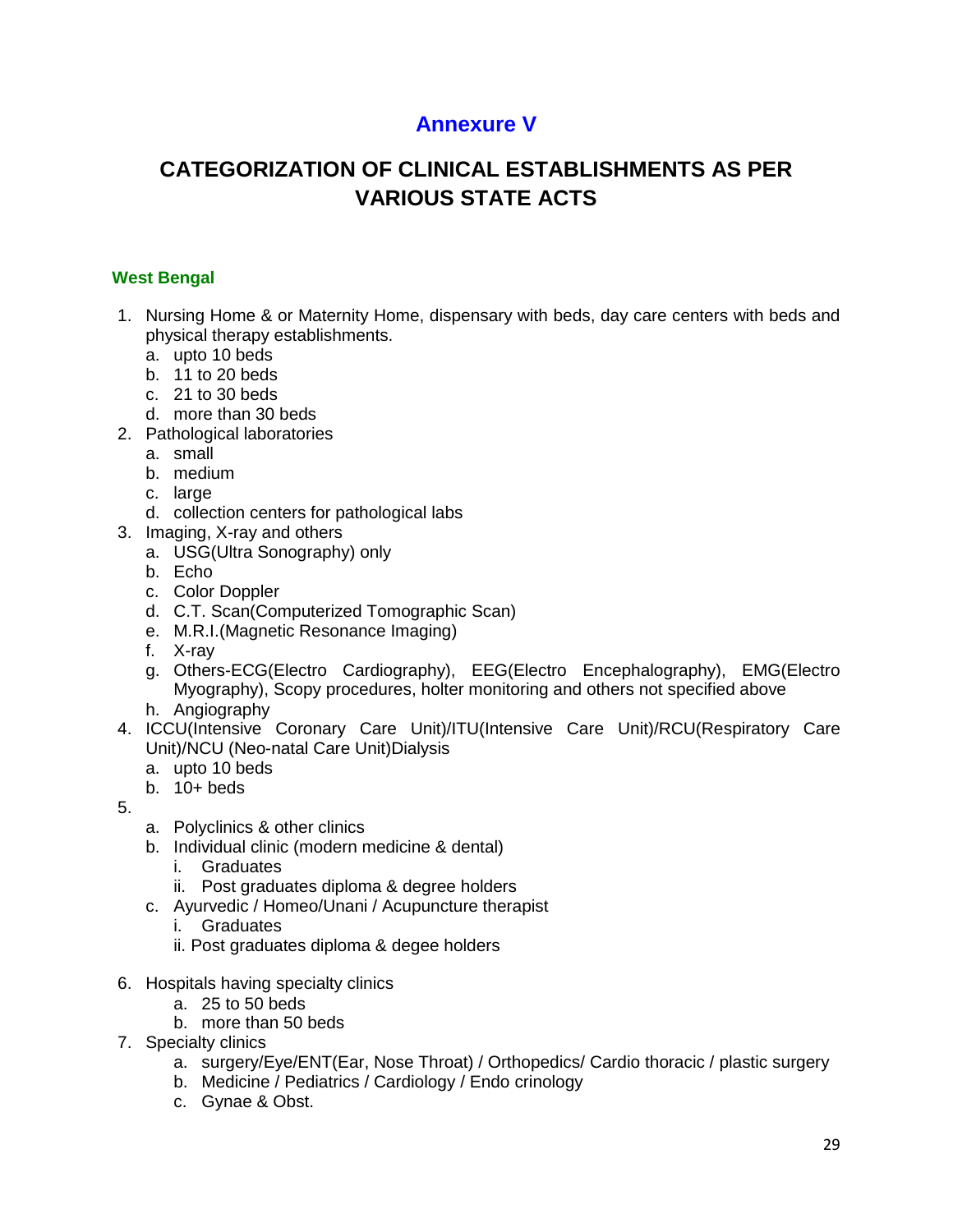d. Neurology / Skin / Dental Any other discipline not included above

#### **Andhra Pradesh**

- 1. Clinics / Consultation Rooms (Solo Practitioners)
- 2. Poly clinics (Group practitioners)
- 3. Hospitals / Nursing Homes less than 20 beds.
- 4. Hospitals / Nursing Homes with 21 to 50 beds
- 5. Hospital / Nursing Homes with 51 to 100 beds
- 6. Hospital / Nursing Homes with 101 to 200 beds
- 7. Hospital / Nursing Homes with more than 200 beds
- 8. Diagnostic Centers (Basic Lab facilities)
- 9. Diagnostic Centers with Hi-end equipment (CT etc.)
- 10. Physiotherapy units
- 11. Dental Clinics / Hospitals

#### **Delhi**

- 1. Nursing Home
- 2. Maternity Home

#### **Jammu & Kashmir**

- i. Clinical Establishment including medical laboratory, a physio-establishment, a clinical or an establishment analogous to any of them by whatever means called
- ii. Hospital
- iii. Maternity Home
- iv. Medical laboratory
- v. Nursing Homes
- vi. Physiotherapy Establishments

#### **Karnataka**

- i. Hospital or dispensary with beds or without beds
- ii. nursing home
- iii. clinical laboratory
- iv. diagnostic centre
- v. maternity home
- vi. blood bank
- vii. radiological centre
- viii. scanning centre
- ix. physiotherapy centre
- x. clinic, polyclinic, consultation centre and such other establishment by whatever named called where investigation, diagnosis, preventive curative or rehabilitative medical treatment facilities are provided to the public and include voluntary or private establishments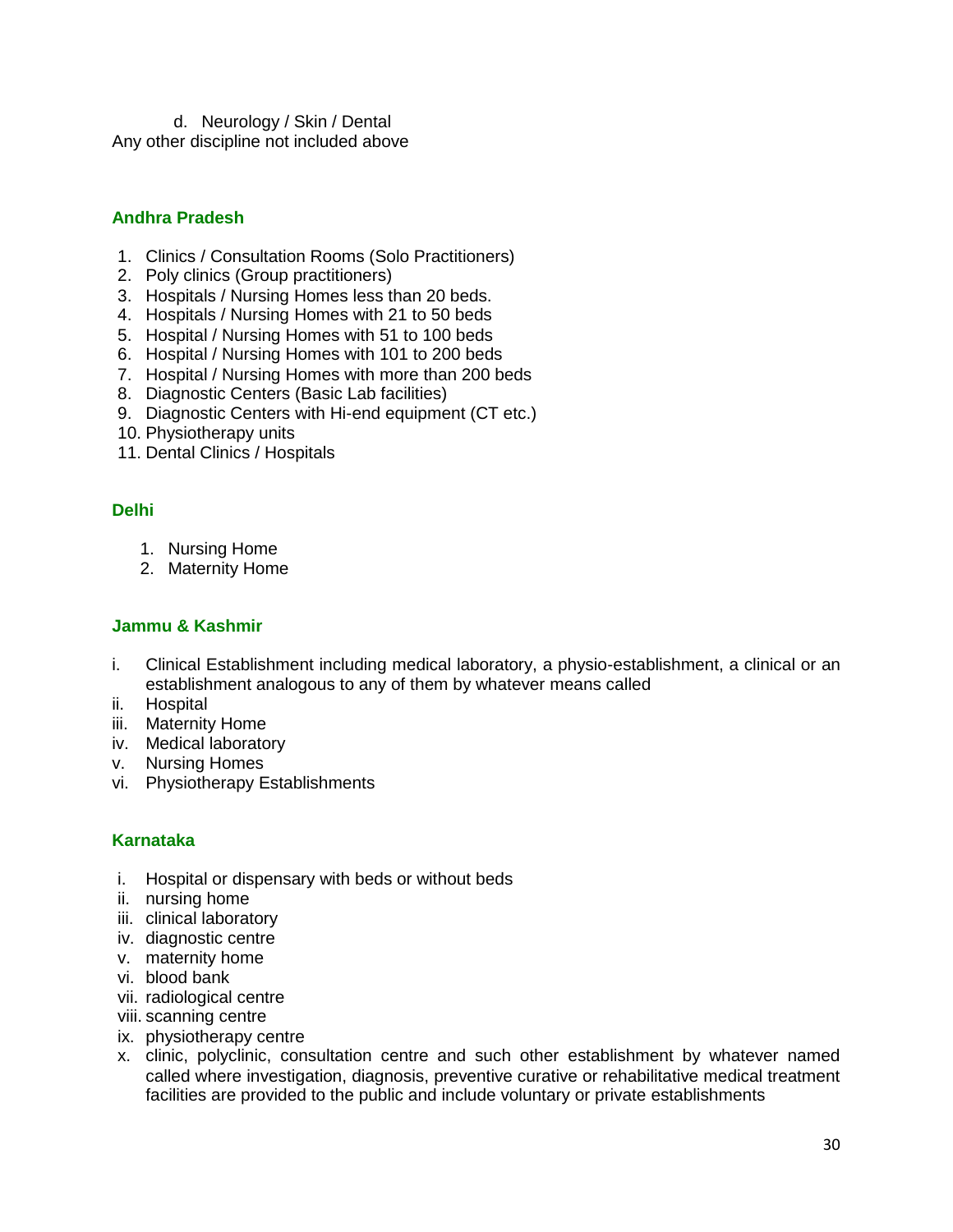#### **Maharashtra**

- i. Hospitals
- ii. Nursing Homes
- iii. Maternity Homes
- iv. Health Centres
- v. Dental Hospitals

#### **Manipur**

- i. Clinic
- **ii.** Maternity Home
- **iii.** Nursing Home

#### **Nagaland**

- i. General Hospital
- ii. Maternity Hospital
- iii. Nursing Homes
- & Clinics

#### **Madhya Pradesh**

- i. Clinical establishment means a laboratory a physiotherapy establishment a clinic or an establishment analogous to any of them by whatever named called,
- ii. Hospital,
- iii. Maternity home,
- iv. Medical laboratory
- **v.** Nursing home
- **vi.** Physiotherapy establishment means an establishment where massaging, electrotherapy, hydrotherapy, remedial gymnastic or similar processes are usually carried on for the purpose of treatment of diseases or for improvement of health

#### **Orissa**

- 1. Clinical establishments
- 2. nursing homes
- 3. maternity homes
- 4. physical therapy establishment
- 5. clinical laboratory
- 6. blood bank
- 7. private hospital
- 8. dispensary
- **9.** place under which medical termination of pregnancy is carried out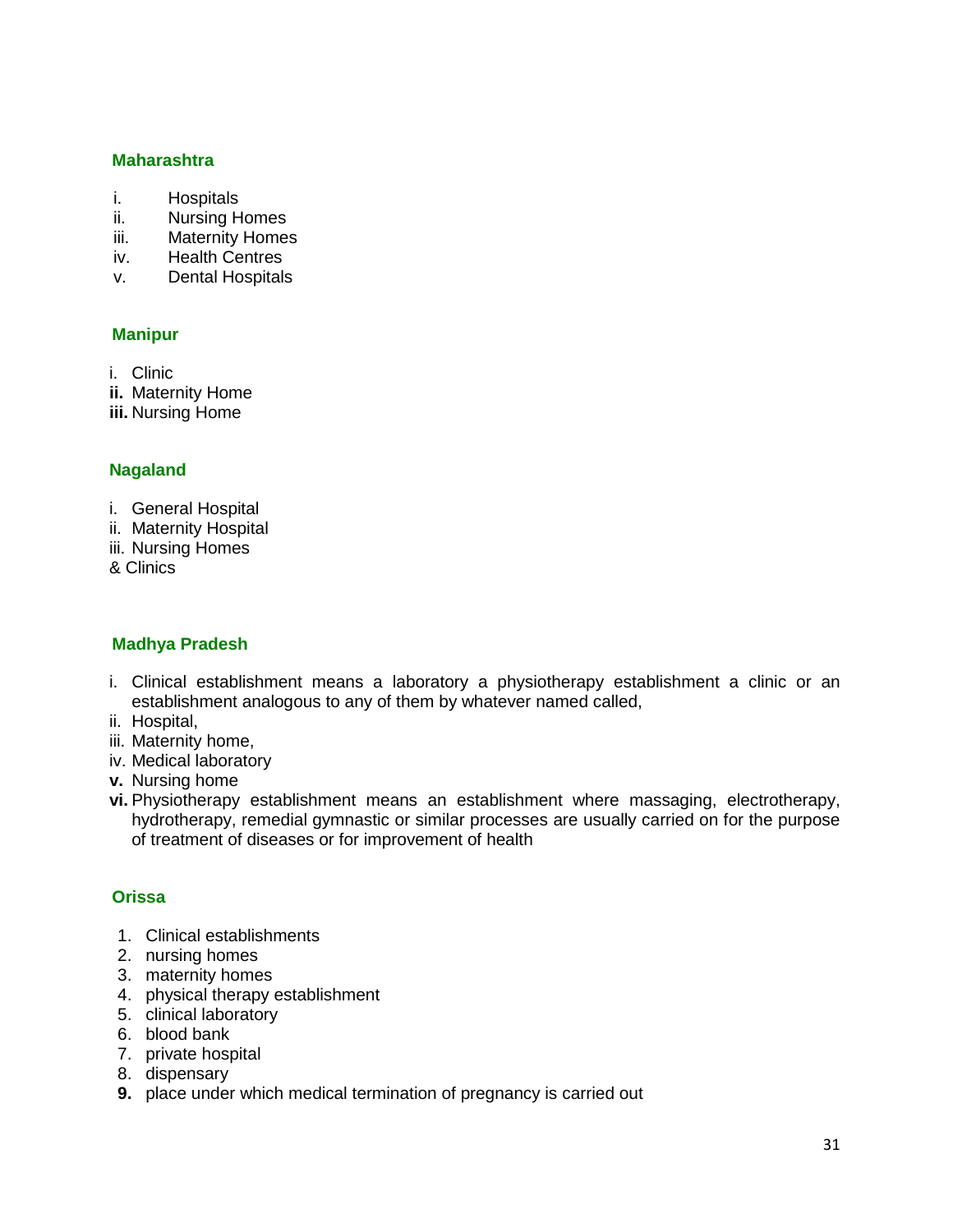**10.** X-ray institutions and such other institution or establishment as the director of health services may with the approval of the state government by notification from time to time specified

#### **Punjab**

- 1. Nursing home
- 2. Maternity home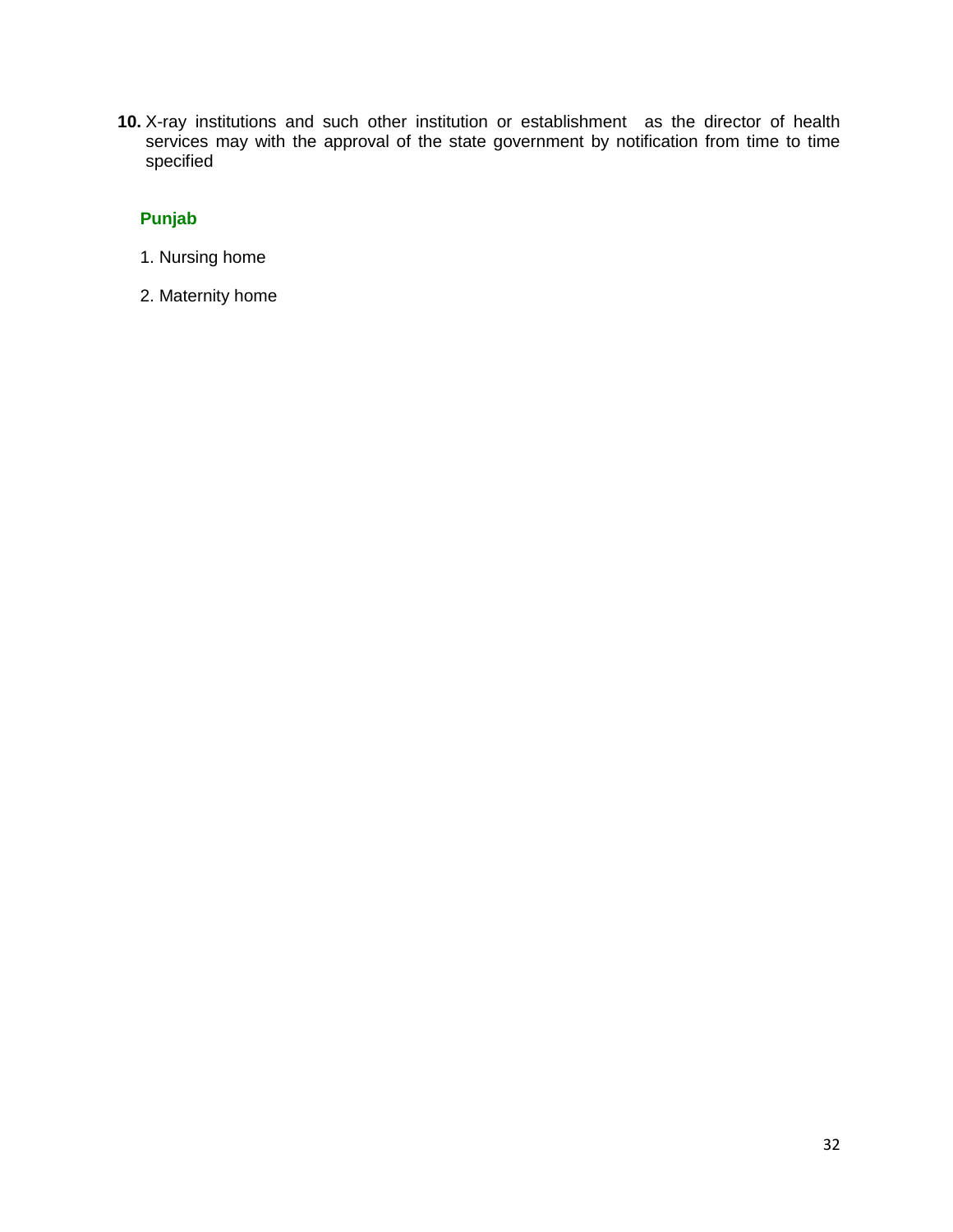## **Annexure VI**

## Classification and Categorization of Clinical Establishments

## **A. Location**

- i. Rural
- ii. Urban
- iii. Notified difficult/inaccessible areas

### **B. Systems of Medicine**

- **i. Modern Medicine (Allopathy)**
- Medicine
- Surgery
- Obstetrics & Gynecology
- Pediatrics
- Physical medicine
- Others –

#### **ii. AYUSH**

#### **a)Ayurveda**

| <b>Types</b>             |
|--------------------------|
| Kaya chikilsa            |
| Bala chikilsa            |
| Graha chikilsa           |
| Urdhwanga chikilsa       |
| Salya chikilsa           |
| Visha chikilsa           |
| Jara (Rasayana) chikilsa |
| Vajikarma chikilsa       |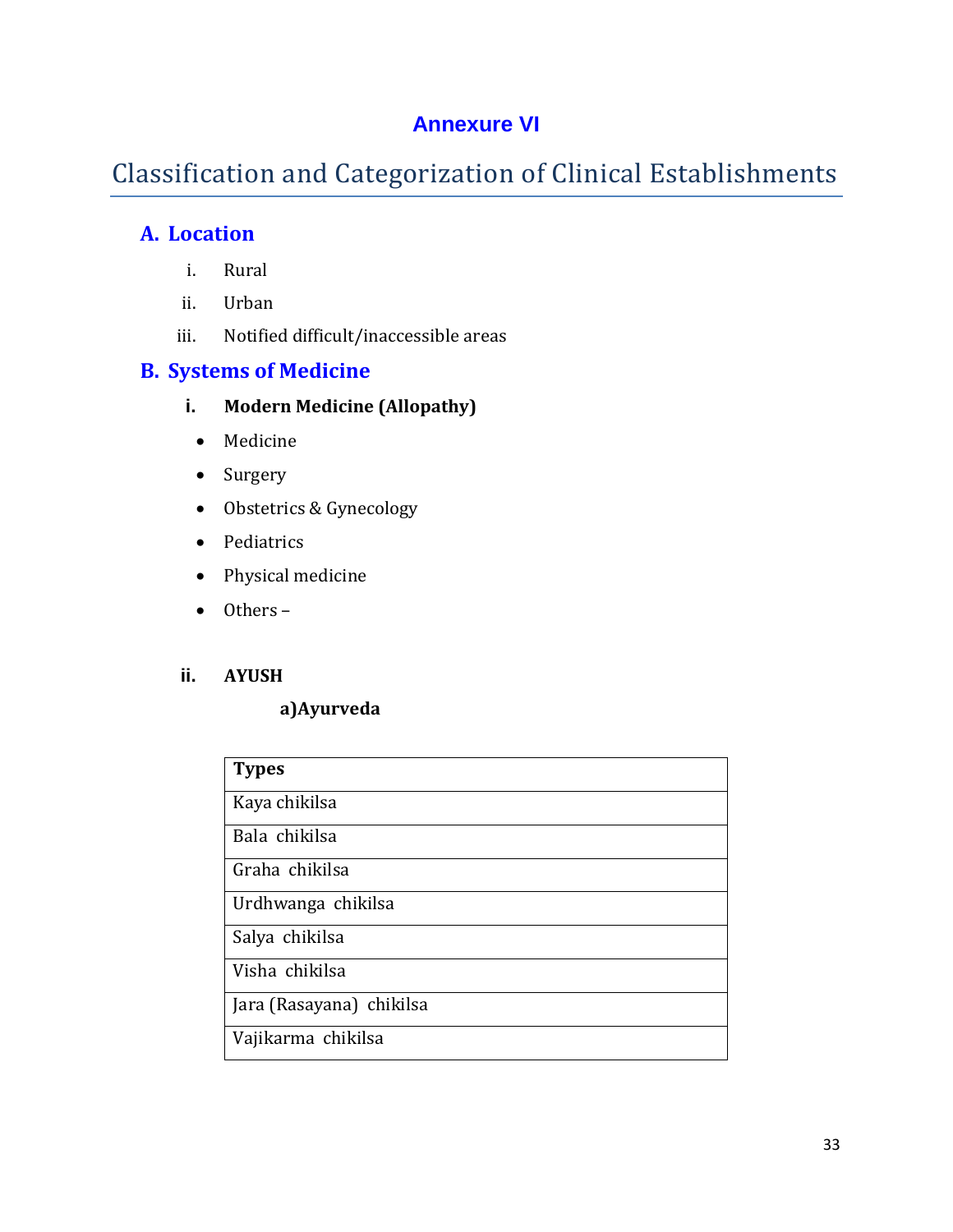**b)Yoga c)Unnani d)Siddha** (could have sub categories similar to Ayurveda)

 **e)Homeopathy** (Categories would be – facilities with Out Patient & Inpatient services)

- i. General
- ii. Speciality

## **C. Ownership of Services**

#### **i. Government**

- Central government
- State government
- Local government (Municipal, Zillaparishad etc.)
- Public Sector undertaking
- Other Ministries & Departments (e.g. Railways, Police)
- Employee State Insurance Corporation (ESIC)
- Autonomous organization under government

#### ii. **Non-Government**

- Individual Proprietorship
- Partnership
- Registered Company (registered under a Central, Provincial or State Act)
- Society, Charitable Trust (registered under a Central, Provincial or State Act)

## **D. Services & Facilities offered**

i. OP Services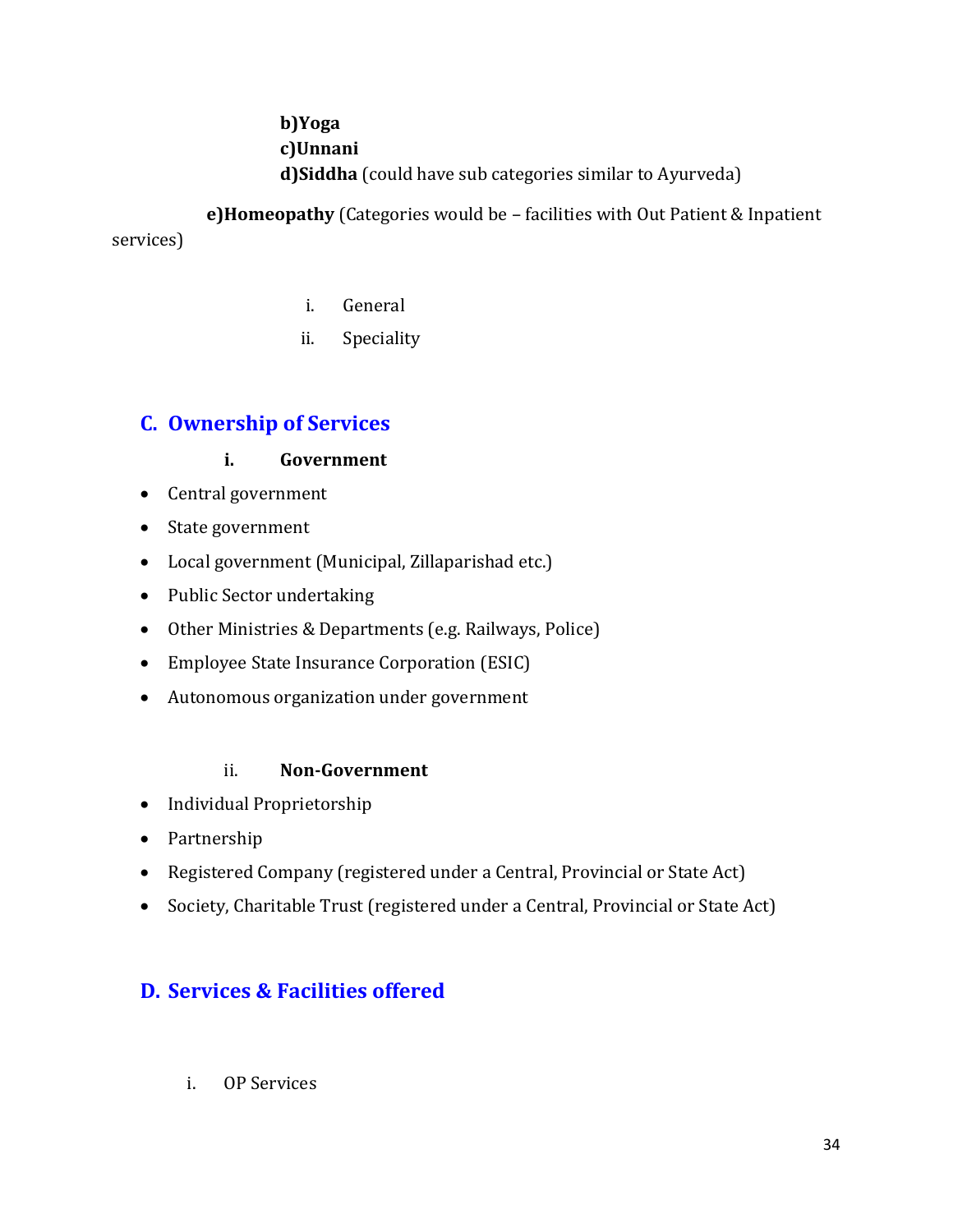- ii. IP Services
- iii. Single Specialty Services
- iv. Multi Specialty Services
- v. Multi System Services
- vi. Diagnostic Services

## **E. Nature of Services & Specialty**

- i. Primary
- ii. Secondary
- iii. Tertiary

## **F. Dental**

- i. Oro and Maxiofacial surgery
- ii. Oro and Maxiofacial Radiology
- iii. Orthodontics
- iv. Endodontics
- v. Periodontics
- vi. Pedodontics
- vii. Oral Pathology
- viii. Prosthodontics

## **G. Clinical Laboratories**

- i. **Pathology** 6 categories as per the tests conducted
- ii. **Biochemistry** 6 categories as per the tests conducted
- **iii. Microbiology**
	- Bacteriology
	- Mycobacteriology
	- Serology / Immunology